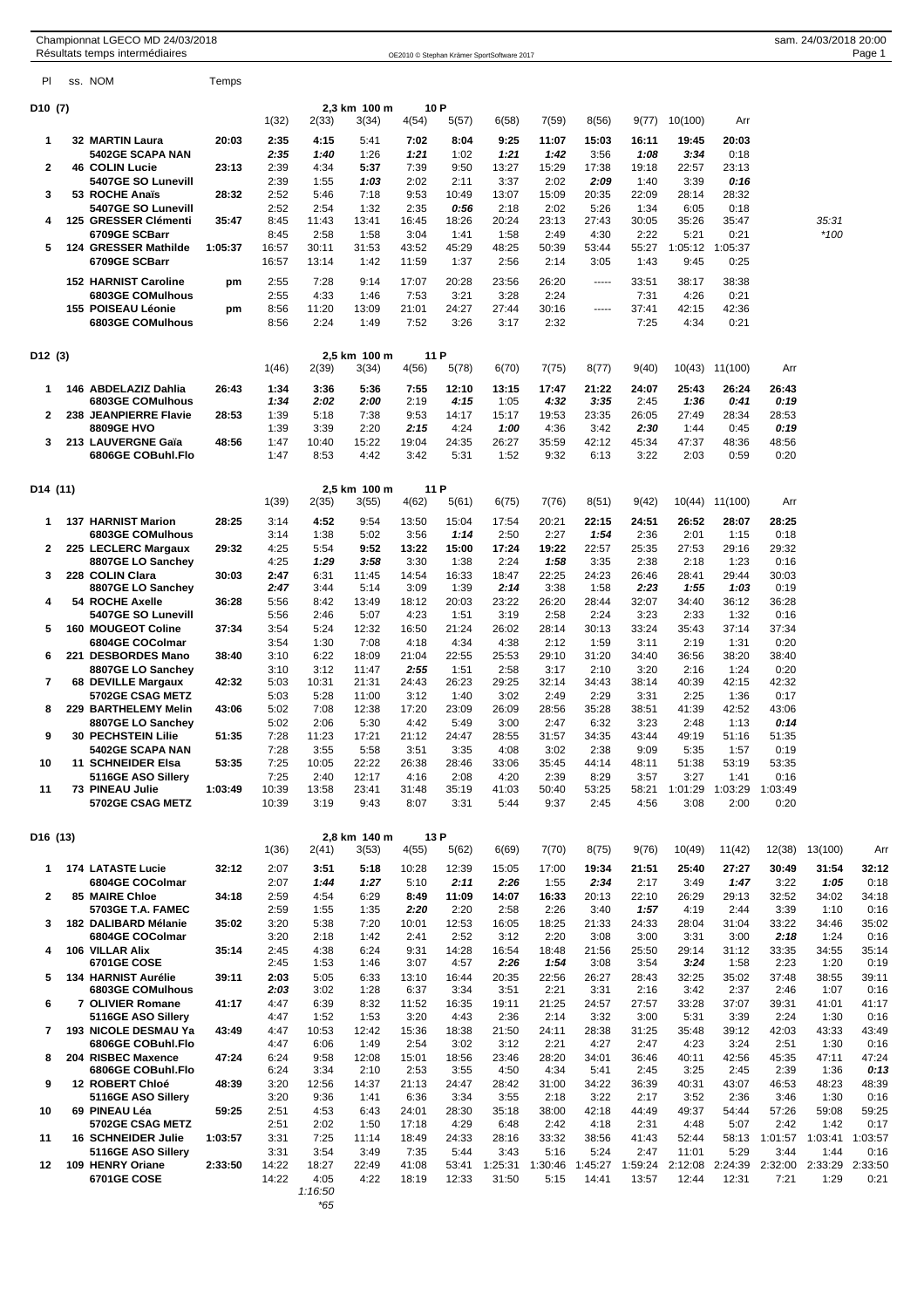|                       |    | Championnat LGECO MD 24/03/2018<br>Résultats temps intermédiaires |         |                 |                 |                       |                 |               | OE2010 © Stephan Krämer SportSoftware 2017 |               |               |               |                 |                  |                 | sam. 24/03/2018 20:00 | Page 2          |
|-----------------------|----|-------------------------------------------------------------------|---------|-----------------|-----------------|-----------------------|-----------------|---------------|--------------------------------------------|---------------|---------------|---------------|-----------------|------------------|-----------------|-----------------------|-----------------|
| PI.                   |    | ss. NOM                                                           | Temps   |                 |                 |                       |                 |               |                                            |               |               |               |                 |                  |                 |                       |                 |
|                       |    |                                                                   |         |                 |                 | 2,8 km 140 m          |                 |               |                                            |               |               |               |                 |                  |                 |                       |                 |
| D <sub>16</sub> (13)  |    |                                                                   |         | 1(36)           | 2(41)           | 3(53)                 | 4(55)           | 13 P<br>5(62) | (suite)<br>6(69)                           | 7(70)         | 8(75)         | 9(76)         | 10(49)          | 11(42)           | 12(38)          | 13(100)               | Arr             |
|                       |    |                                                                   |         |                 |                 |                       |                 |               |                                            |               |               |               |                 |                  |                 |                       |                 |
| nc                    |    | 194 RISBEC Anaelle<br>6806GE COBuhl.Flo                           | bandon  | -----           |                 |                       |                 |               | -----                                      |               |               |               |                 |                  |                 |                       |                 |
| D <sub>18</sub> (4)   |    |                                                                   |         |                 |                 | 3,7 km 160 m          |                 | 14 P          |                                            |               |               |               |                 |                  |                 |                       |                 |
|                       |    |                                                                   |         | 1(48)<br>Arr    | 2(52)           | 3(79)                 | 4(60)           | 5(64)         | 6(65)                                      | 7(66)         | 8(68)         | 9(69)         | 10(72)          | 11(55)           | 12(42)          | 13(44)                | 14(100)         |
| 1                     |    | 202 DOTT Léane<br>6806GE COBuhl.Flo                               | 42:57   | 4:38<br>4:38    | 9:08<br>4:30    | 10:28<br>1:20         | 15:54<br>5:26   | 18:56<br>3:02 | 21:18<br>2:22                              | 22:58<br>1:40 | 24:41<br>1:43 | 29:28<br>4:47 | 30:55<br>1:27   | 35:57<br>5:02    | 39:20<br>3:23   | 41:21<br>2:01         | 42:41<br>1:20   |
|                       |    |                                                                   |         | 42:57<br>0:16   |                 |                       |                 |               |                                            |               |               |               |                 |                  |                 |                       |                 |
| $\mathbf{2}$          |    | 90 MAIRE Manon<br>5703GE T.A. FAMEC                               | 48:47   | 5:15<br>5:15    | 8:36<br>3:21    | 10:04<br>1:28         | 13:20<br>3:16   | 16:42<br>3:22 | 19:47<br>3:05                              | 21:19<br>1:32 | 23:13<br>1:54 | 27:33<br>4:20 | 29:22<br>1:49   | 40:43<br>11:21   | 45:06<br>4:23   | 47:04<br>1:58         | 48:29<br>1:25   |
|                       |    |                                                                   |         | 48:47           |                 |                       |                 |               |                                            |               |               |               |                 |                  |                 |                       |                 |
| 3                     |    | 26 MARSOT Jordane                                                 | 50:55   | 0:18<br>6:06    | 7:48            | 9:39                  | 13:09           | 17:06         | 22:39                                      | 26:18         | 28:28         | 34:37         | 36:35           | 42:47            | 46:55           | 49:06                 | 50:35           |
|                       |    | <b>5402GE SCAPA NAN</b>                                           |         | 6:06            | 1:42            | 1:51                  | 3:30            | 3:57          | 5:33                                       | 3:39          | 2:10          | 6:09          | 1:58            | 6:12             | 4:08            | 2:11                  | 1:29            |
|                       |    |                                                                   |         | 50:55<br>0:20   |                 |                       |                 |               |                                            |               |               |               |                 |                  |                 |                       |                 |
| 4                     | 59 | <b>COLIN Anais</b><br>5407GE SO Lunevill                          | 1:28:05 | 9:53<br>9:53    | 14:26<br>4:33   | 23:12<br>8:46         | 26:35<br>3:23   | 36:16<br>9:41 | 39:59<br>3:43                              | 46:02<br>6:03 | 49:25<br>3:23 | 56:44<br>7:19 | 1:00:13<br>3:29 | 1:17:58<br>17:45 | 1:23:05<br>5:07 | 1:26:04<br>2:59       | 1:27:45<br>1:41 |
|                       |    |                                                                   |         | 1:28:05<br>0:20 |                 |                       |                 |               |                                            |               |               |               |                 |                  |                 |                       |                 |
|                       |    |                                                                   |         |                 |                 |                       |                 |               |                                            |               |               |               |                 |                  |                 |                       |                 |
| D20E (2)              |    |                                                                   |         | 1(50)           | 2(52)           | 3,7 km 180 m<br>3(55) | 4(62)           | 17 P<br>5(63) | 6(65)                                      | 7(66)         | 8(67)         | 9(69)         | 10(72)          | 11(61)           | 12(75)          | 13(76)                | 14(47)          |
|                       |    |                                                                   |         | 15(45)          | 16(44)          | 17(100)               | Arr             |               |                                            |               |               |               |                 |                  |                 |                       |                 |
| 1                     |    | 58 BOLZER Marie                                                   | 44:34   | 4:17            | 4:59            | 7:40                  | 10:02           | 12:14         | 16:30                                      | 17:52         | 18:59         | 23:40         | 28:00           | 31:18            | 33:44           | 35:36                 | 38:54           |
|                       |    | 5407GE SO Lunevill                                                |         | 4:17<br>42:14   | 0:42<br>43:13   | 2:41<br>44:17         | 2:22<br>44:34   | 2:12          | 4:16                                       | 1:22          | 1:07          | 4:41          | 4:20            | 3:18             | 2:26            | 1:52                  | 3:18            |
| $\mathbf{2}$          |    | 94 VANEL Elise                                                    | 47:51   | 3:20<br>4:55    | 0:59<br>5:46    | 1:04<br>10:18         | 0:17<br>12:46   | 13:52         | 18:20                                      | 20:02         | 21:03         | 25:37         | 28:53           | 33:03            | 35:32           | 37:25                 | 41:08           |
|                       |    | 5703GE T.A. FAMEC                                                 |         | 4:55            | 0:51            | 4:32                  | 2:28            | 1:06          | 4:28                                       | 1:42          | 1:01          | 4:34          | 3:16            | 4:10             | 2:29            | 1:53                  | 3:43            |
|                       |    |                                                                   |         | 44:59<br>3:51   | 46:27<br>1:28   | 47:30<br>1:03         | 47:51<br>0:21   |               |                                            |               |               |               |                 |                  |                 |                       |                 |
| D <sub>20</sub> A (1) |    |                                                                   |         |                 |                 | 3,7 km 160 m          |                 | 14 P          |                                            |               |               |               |                 |                  |                 |                       |                 |
|                       |    |                                                                   |         | 1(48)<br>Arr    | 2(52)           | 3(79)                 | 4(60)           | 5(64)         | 6(65)                                      | 7(66)         | 8(68)         | 9(69)         | 10(72)          | 11(55)           | 12(42)          | 13(44)                | 14(100)         |
| 1                     |    | 98 JACQUET Lise                                                   | 58:23   | 8:57            | 10:58           | 12:52                 | 16:14           | 22:25         | 25:26                                      | 28:22         | 32:39         | 41:07         | 43:23           | 50:55            | 54:26           | 56:57                 | 58:05           |
|                       |    | 5703GE T.A. FAMEC                                                 |         | 8:57<br>58:23   | 2:01            | 1:54                  | 3:22            | 6:11          | 3:01                                       | 2:56          | 4:17          | 8:28          | 2:16            | 7:32             | 3:31            | 2:31                  | 1:08            |
|                       |    |                                                                   |         | 0:18            |                 |                       |                 |               |                                            |               |               |               |                 |                  |                 |                       |                 |
| D21E (5)              |    |                                                                   |         |                 |                 | 4,1 km 190 m          |                 | 17 P          |                                            |               |               |               |                 |                  |                 |                       |                 |
|                       |    |                                                                   |         | 1(51)<br>15(45) | 2(79)<br>16(38) | 3(55)<br>17(100)      | 4(60)<br>Arr    | 5(62)         | 6(63)                                      | 7(65)         | 8(66)         | 9(68)         | 10(72)          | 11(71)           | 12(74)          | 13(76)                | 14(48)          |
| 1                     |    | <b>136 MERCIER Leslie</b>                                         | 50:53   | 5:37            | 6:48            | 9:03                  | 14:18           | 15:41         | 17:51                                      | 21:42         | 24:08         | 27:23         | 31:51           | 34:26            | 38:03           | 42:24                 | 45:34           |
|                       |    | 6803GE COMulhous                                                  |         | 5:37            | 1:11            | 2:15                  | 5:15            | 1:23          | 2:10                                       | 3:51          | 2:26          | 3:15          | 4:28            | 2:35             | 3:37            | 4:21                  | 3:10            |
|                       |    |                                                                   |         | 48:05<br>2:31   | 49:36<br>1:31   | 50:40<br>1:04         | 50:53<br>0:13   |               |                                            |               |               |               |                 |                  |                 |                       |                 |
| 2                     |    | 244 LUTHRINGER Colin 1:01:30<br>8809GE HVO                        |         | 5:48<br>5:48    | 9:11<br>3:23    | 18:03<br>8:52         | 20:30<br>2:27   | 21:38<br>1:08 | 23:03<br>1:25                              | 29:31<br>6:28 | 30:52<br>1:21 | 32:44<br>1:52 | 38:35<br>5:51   | 40:22<br>1:47    | 45:32<br>5:10   | 52:00<br>6:28         | 56:53<br>4:53   |
|                       |    |                                                                   |         | 58:45           | 59:58           | 1:01:11               | 1:01:30         |               |                                            |               |               |               |                 |                  |                 |                       |                 |
| 3                     |    | 101 MARCUZZI Cécile                                               | 1:02:04 | 1:52<br>8:28    | 1:13<br>9:30    | 1:13<br>11:05         | 0:19<br>14:07   | 15:23         | 17:18                                      | 20:53         | 23:05         | 29:49         | 37:06           | 39:06            | 43:00           | 47:31                 | 57:01           |
|                       |    | 6008HF NOYON CO                                                   |         | 8:28<br>59:05   | 1:02<br>1:00:35 | 1:35<br>1:01:47       | 3:02<br>1:02:04 | 1:16          | 1:55                                       | 3:35          | 2:12          | 6:44          | 7:17            | 2:00             | 3:54            | 4:31                  | 9:30            |
|                       |    |                                                                   |         | 2:04            | 1:30            | 1:12                  | 0:17            |               |                                            |               |               |               |                 |                  |                 |                       |                 |
| 4                     |    | 9 PECQUEUR Juliette<br>5116GE ASO Sillery                         | 1:08:46 | 7:44<br>7:44    | 9:25<br>1:41    | 12:24<br>2:59         | 16:14<br>3:50   | 17:41<br>1:27 | 19:17<br>1:36                              | 26:31<br>7:14 | 28:43<br>2:12 | 31:58<br>3:15 | 40:20<br>8:22   | 43:09<br>2:49    | 48:27<br>5:18   | 55:40<br>7:13         | 59:30<br>3:50   |
|                       |    |                                                                   |         | 1:02:31<br>3:01 | 1:07:19<br>4:48 | 1:08:30<br>1:11       | 1:08:46<br>0:16 |               |                                            |               |               |               |                 |                  |                 |                       |                 |
| 5                     |    | 222 SOUVAIS Patricia                                              | 1:12:43 | 8:58            | 10:02           | 14:35                 | 17:58           | 19:35         | 21:14                                      | 25:42         | 27:21         | 29:42         | 48:28           | 50:41            | 55:19           | 1:03:40 1:07:23       |                 |
|                       |    | 8807GE LO Sanchey                                                 |         | 8:58<br>1:09:24 | 1:04<br>1:11:05 | 4:33<br>1:12:25       | 3:23<br>1:12:43 | 1:37          | 1:39                                       | 4:28          | 1:39          | 2:21          | 18:46           | 2:13             | 4:38            | 8:21                  | 3:43            |
|                       |    |                                                                   |         | 2:01            | 1:41            | 1:20                  | 0:18            |               |                                            |               |               |               |                 |                  |                 |                       |                 |
| D21A (4)              |    |                                                                   |         |                 |                 | 3,7 km 160 m          |                 | 14 P          |                                            |               |               |               |                 |                  |                 |                       |                 |
|                       |    |                                                                   |         | 1(48)<br>Arr    | 2(52)           | 3(79)                 | 4(60)           | 5(64)         | 6(65)                                      | 7(66)         | 8(68)         | 9(69)         | 10(72)          | 11(55)           | 12(42)          |                       | 13(44) 14(100)  |
| 1                     |    | <b>65 MORLON Emilie</b>                                           | 1:05:14 | 6:54            | 10:47           | 12:46                 | 17:55           | 21:17         | 25:06                                      | 27:53         | 30:50         | 36:54         | 43:51           | 56:48            | 1:01:02         | 1:03:26 1:04:59       |                 |
|                       |    | 5702GE CSAG METZ                                                  |         | 6:54<br>1:05:14 | 3:53            | 1:59                  | 5:09            | 3:22          | 3:49                                       | 2:47          | 2:57          | 6:04          | 6:57            | 12:57            | 4:14            | 2:24                  | 1:33            |
|                       |    |                                                                   |         | 0:15            |                 |                       |                 |               |                                            |               |               |               |                 |                  |                 |                       |                 |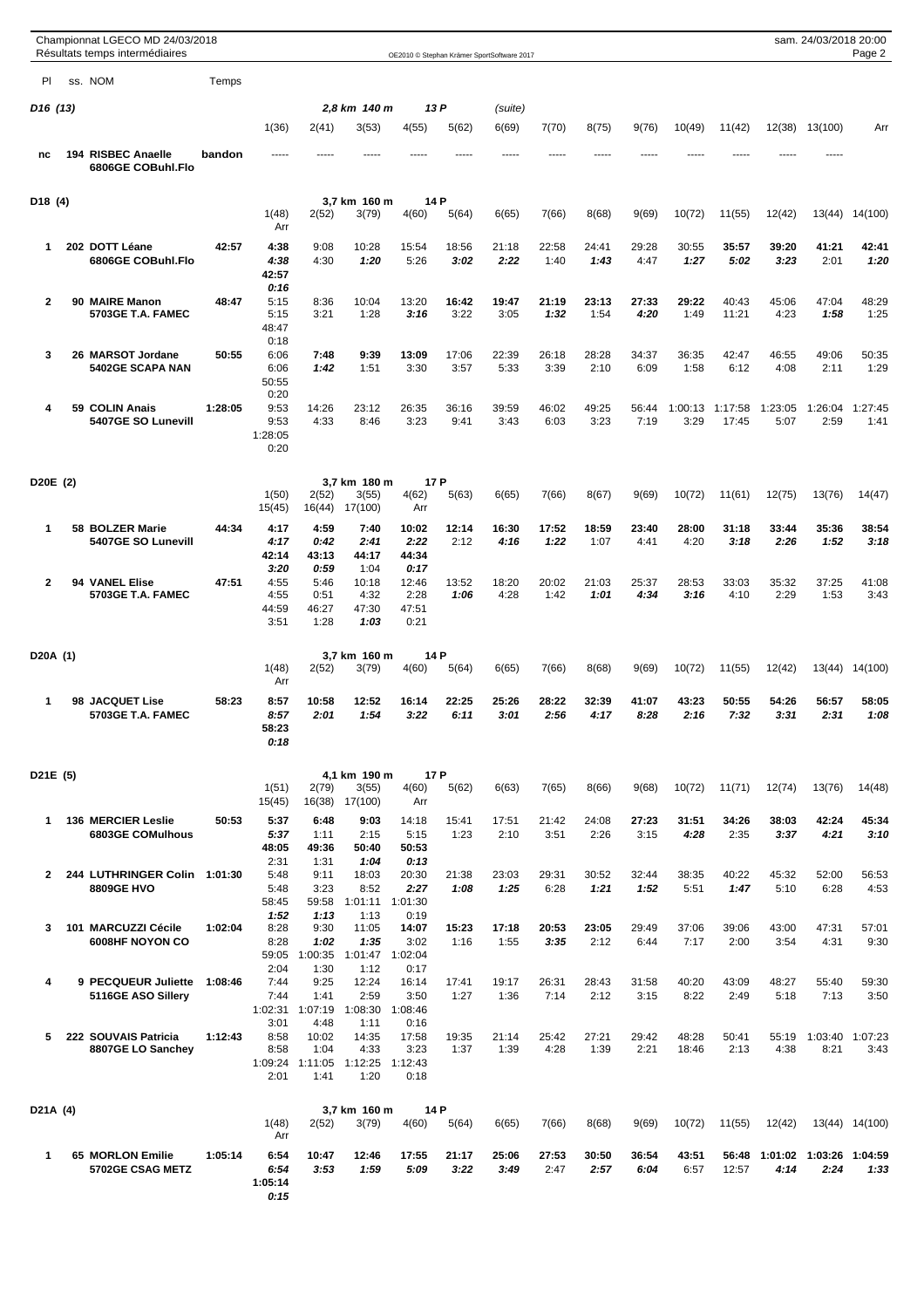|                |     | Championnat LGECO MD 24/03/2018<br>Résultats temps intermédiaires |         |                  |                |                       |                |               | OE2010 © Stephan Krämer SportSoftware 2017 |                 |                 |                 |                  |                         |                                       | sam. 24/03/2018 20:00 | Page 3          |
|----------------|-----|-------------------------------------------------------------------|---------|------------------|----------------|-----------------------|----------------|---------------|--------------------------------------------|-----------------|-----------------|-----------------|------------------|-------------------------|---------------------------------------|-----------------------|-----------------|
| PI             |     | ss. NOM                                                           | Temps   |                  |                |                       |                |               |                                            |                 |                 |                 |                  |                         |                                       |                       |                 |
|                |     |                                                                   |         |                  |                |                       |                |               |                                            |                 |                 |                 |                  |                         |                                       |                       |                 |
| D21A (4)       |     |                                                                   |         |                  |                | 3,7 km  160 m         |                | 14 P          | (suite)                                    |                 |                 |                 |                  |                         |                                       |                       |                 |
|                |     |                                                                   |         | 1(48)<br>Arr     | 2(52)          | 3(79)                 | 4(60)          | 5(64)         | 6(65)                                      | 7(66)           | 8(68)           | 9(69)           | 10(72)           | 11(55)                  | 12(42)                                |                       | 13(44) 14(100)  |
| 2              |     | 96 BOUSSER Elodie                                                 | 1:07:11 | 7:19             | 12:11          | 14:38                 | 23:07          | 27:06         | 33:13                                      | 35:54           | 40:05           | 48:52           | 51:13            | 58:00                   | 1:02:43                               | 1:05:22               | 1:06:55         |
|                |     | <b>5703GE T.A. FAMEC</b>                                          |         | 7:19<br>1:07:11  | 4:52           | 2:27                  | 8:29           | 3:59          | 6:07                                       | 2:41            | 4:11            | 8:47            | 2:21             | 6:47                    | 4:43                                  | 2:39                  | 1:33            |
|                |     |                                                                   |         | 0:16             |                |                       |                |               |                                            |                 |                 |                 |                  |                         |                                       |                       |                 |
| 3              |     | 177 MALLET Séverine                                               | 1:39:42 | 14:11            | 28:33          | 32:19                 | 39:15          | 45:07         | 56:31                                      | 59:59           | 1:04:09         | 1:14:22         | 1:18:26          | 1:28:12                 | 1:34:47                               | 1:37:37               | 1:39:22         |
|                |     | 6804GE COColmar                                                   |         | 14:11<br>1:39:42 | 14:22          | 3:46                  | 6:56           | 5:52          | 11:24                                      | 3:28            | 4:10            | 10:13           | 4:04             | 9:46                    | 6:35                                  | 2:50                  | 1:45            |
|                |     |                                                                   |         | 0:20             |                |                       |                |               |                                            |                 |                 |                 |                  |                         |                                       |                       |                 |
|                |     | <b>181 CASTERAN Marie</b><br>6804GE COColmar                      | abs     |                  |                |                       |                |               |                                            |                 |                 |                 |                  |                         |                                       |                       |                 |
| D35 (3)        |     |                                                                   |         |                  |                | 3,7 km 160 m          |                | 14 P          |                                            |                 |                 |                 |                  |                         |                                       |                       |                 |
|                |     |                                                                   |         | 1(48)<br>Arr     | 2(52)          | 3(79)                 | 4(60)          | 5(64)         | 6(65)                                      | 7(66)           | 8(68)           | 9(69)           | 10(72)           | 11(55)                  | 12(42)                                | 13(44)                | 14(100)         |
| 1              | 246 | <b>VUILLEMARD Marie</b>                                           | 47:48   | 7:40             | 9:32           | 11:12                 | 14:05          | 17:33         | 21:37                                      | 23:26           | 25:24           | 30:24           | 32:08            | 39:07                   | 43:49                                 | 46:07                 | 47:29           |
|                |     | 8812GE O'ZONE 88                                                  |         | 7:40<br>47:48    | 1:52           | 1:40                  | 2:53           | 3:28          | 4:04                                       | 1:49            | 1:58            | 5:00            | 1:44             | 6:59                    | 4:42                                  | 2:18                  | 1:22            |
|                |     |                                                                   |         | 0:19             |                |                       |                |               |                                            |                 |                 |                 |                  |                         |                                       |                       |                 |
| 2              |     | <b>148 MARCHAND Audrey</b><br>6803GE COMulhous                    | 1:05:30 | 8:14<br>8:14     | 13:04<br>4:50  | 20:12<br>7:08         | 24:36<br>4:24  | 28:59<br>4:23 | 32:41<br>3:42                              | 36:15<br>3:34   | 39:56<br>3:41   | 46:59<br>7:03   | 49:03<br>2:04    | 55:54<br>6:51           | 1:01:17                               | 1:03:43<br>2:26       | 1:05:10<br>1:27 |
|                |     |                                                                   |         | 1:05:30          |                |                       |                |               |                                            |                 |                 |                 |                  |                         | 5:23                                  |                       |                 |
|                |     |                                                                   |         | 0:20             |                |                       |                |               |                                            |                 |                 |                 |                  |                         |                                       |                       |                 |
| nc             |     | <b>183 SCHAEGIS Muriel</b><br>6804GE COColmar                     | bandon  | -----            |                |                       |                |               |                                            |                 |                 |                 |                  |                         |                                       |                       |                 |
|                |     |                                                                   |         |                  |                |                       |                |               |                                            |                 |                 |                 |                  |                         |                                       |                       |                 |
| D40 (9)        |     |                                                                   |         | 1(52)            | 2(79)          | 3,3 km 140 m<br>3(62) | 4(64)          | 13 P<br>5(65) | 6(69)                                      | 7(72)           | 8(61)           | 9(75)           | 10(50)           | 11(42)                  | 12(38)                                | 13(100)               | Arr             |
| 1              |     | 49 LEMERCIER Anne-C                                               | 46:03   | 5:21             | 7:11           | 12:49                 | 18:05          | 20:41         | 24:20                                      | 26:42           | 29:59           | 32:58           | 37:53            | 41:04                   | 44:06                                 | 45:44                 | 46:03           |
|                |     | 5407GE SO Lunevill                                                |         | 5:21             | 1:50           | 5:38                  | 5:16           | 2:36          | 3:39                                       | 2:22            | 3:17            | 2:59            | 4:55             | 3:11                    | 3:02                                  | 1:38                  | 0:19            |
| 2              |     | 115 SCHULZE Eija                                                  | 46:21   | 4:49             | 6:44           | 13:00                 | 16:50          | 19:27         | 23:29                                      | 25:52           | 29:24           | 32:17           | 38:42            | 41:46                   | 44:41                                 | 46:02                 | 46:21           |
| 3              |     | 6707GE ASOP Erstei<br>195 RISBEC Emeline                          | 48:53   | 4:49<br>6:30     | 1:55<br>8:18   | 6:16<br>14:36         | 3:50<br>19:49  | 2:37<br>24:32 | 4:02<br>28:53                              | 2:23<br>31:00   | 3:32<br>34:24   | 2:53<br>37:22   | 6:25<br>41:38    | 3:04<br>44:49           | 2:55<br>47:26                         | 1:21<br>48:35         | 0:19<br>48:53   |
|                |     | 6806GE COBuhl.Flo                                                 |         | 6:30             | 1:48           | 6:18                  | 5:13           | 4:43          | 4:21                                       | 2:07            | 3:24            | 2:58            | 4:16             | 3:11                    | 2:37                                  | 1:09                  | 0:18            |
| 4              |     | 13 SCHNEIDER Céline                                               | 56:48   | 6:08             | 8:27           | 13:49                 | 21:32          | 25:00         | 31:51                                      | 33:58           | 38:28           | 42:55           | 48:52            | 52:13                   | 55:04                                 | 56:33                 | 56:48           |
| 5              |     | 5116GE ASO Sillery<br><b>144 HARNIST Juliette</b>                 | 59:09   | 6:08<br>6:52     | 2:19<br>9:16   | 5:22<br>16:21         | 7:43<br>21:25  | 3:28<br>24:31 | 6:51<br>31:38                              | 2:07<br>33:30   | 4:30<br>38:36   | 4:27<br>44:15   | 5:57<br>48:41    | 3:21<br>54:24           | 2:51<br>57:26                         | 1:29<br>58:53         | 0:15<br>59:09   |
|                |     | 6803GE COMulhous                                                  |         | 6:52             | 2:24           | 7:05                  | 5:04           | 3:06          | 7:07                                       | 1:52            | 5:06            | 5:39            | 4:26             | 5:43                    | 3:02                                  | 1:27                  | 0:16            |
|                |     | 56 BURDUCHE Karine                                                | 1:09:39 | 6:56             | 10:12          | 17:27                 | 22:54          | 29:32         | 37:10                                      | 39:56           | 45:19           | 51:12           |                  |                         | 59:14 1:04:00 1:07:43 1:09:22 1:09:39 |                       |                 |
| $\overline{7}$ |     | 5407GE SO Lunevill<br>22 PECHSTEIN Alice                          | 1:18:36 | 6:56<br>7:53     | 3:16<br>10:46  | 7:15<br>19:33         | 5:27<br>39:05  | 6:38<br>43:03 | 7:38<br>48:42                              | 2:46<br>51:27   | 5:23<br>57:52   | 5:53<br>1:02:01 | 8:02             | 4:46<br>1:07:42 1:11:52 | 3:43<br>1:15:39                       | 1:39<br>1:17:50       | 0:17<br>1:18:36 |
|                |     | 5402GE SCAPA NAN                                                  |         | 7:53             | 2:53           | 8:47                  | 19:32          | 3:58          | 5:39                                       | 2:45            | 6:25            | 4:09            | 5:41             | 4:10                    | 3:47                                  | 2:11                  | 0:46            |
| 8              |     | 112 HENRY Stéphanie                                               | 1:46:31 | 10:47            | 21:55          | 33:45                 | 39:52          | 45:15         | 53:19                                      | 58:13           | 1:05:10         | 1:13:18         |                  | 1:27:54 1:33:08         | 1:44:25                               | 1:46:11               | 1:46:31         |
| 9              |     | <b>6701GE COSE</b><br>239 JOUCLA Patricia                         | 1:55:49 | 10:47<br>6:59    | 11:08<br>15:21 | 11:50<br>21:48        | 6:07<br>52:29  | 5:23<br>58:28 | 8:04<br>1:08:18                            | 4:54<br>1:11:15 | 6:57<br>1:26:35 | 8:08<br>1:30:24 | 14:36<br>1:40:20 | 5:14<br>1:47:42         | 11:17<br>1:53:49                      | 1:46<br>1:55:24       | 0:20<br>1:55:49 |
|                |     | <b>8809GE HVO</b>                                                 |         | 6:59             | 8:22           | 6:27                  | 30:41          | 5:59          | 9:50                                       | 2:57            | 15:20           | 3:49            | 9:56             | 7:22                    | 6:07                                  | 1:35                  | 0:25            |
| D45 (10)       |     |                                                                   |         | 1(52)            | 2(79)          | 3.3 km 140 m<br>3(62) | 4(64)          | 13 P<br>5(65) | 6(69)                                      | 7(72)           | 8(61)           | 9(75)           | 10(50)           | 11(42)                  | 12(38)                                | 13(100)               | Arr             |
| 1              |     | 120 JAEGER Meike                                                  | 45:22   | 4:41             | 6:37           | 11:28                 | 15:25          | 20:38         | 25:30                                      | 27:18           | 30:45           | 33:42           | 37:52            | 40:48                   | 43:29                                 | 44:59                 | 45:22           |
|                |     | 6707GE ASOP Erstei                                                |         | 4:41             | 1:56           | 4:51                  | 3:57           | 5:13          | 4:52                                       | 1:48            | 3:27            | 2:57            | 4:10             | 2:56                    | 2:41                                  | 1:30                  | 0:23            |
| 2              |     | <b>147 ODERMATT Ursula</b><br>6803GE COMulhous                    | 47:39   | 4:58             | 7:12           | 12:32                 | 17:50          | 21:55         | 26:14                                      | 28:18           | 31:52           | 35:30           | 39:52            | 43:21                   | 45:57                                 | 47:21                 | 47:39           |
| 3              |     | 260 König Kirsten                                                 | 49:05   | 4:58<br>4:55     | 2:14<br>7:01   | 5:20<br>12:08         | 5:18<br>16:15  | 4:05<br>18:57 | 4:19<br>23:39                              | 2:04<br>25:33   | 3:34<br>29:20   | 3:38<br>32:26   | 4:22<br>41:02    | 3:29<br>44:23           | 2:36<br>47:04                         | 1:24<br>48:45         | 0:18<br>49:05   |
|                |     | 10025PO OLG Orten                                                 |         | 4:55             | 2:06           | 5:07                  | 4:07           | 2:42          | 4:42                                       | 1:54            | 3:47            | 3:06            | 8:36             | 3:21                    | 2:41                                  | 1:41                  | 0:20            |
| 4              |     | 8 GUENIN Nathalie<br>5116GE ASO Sillery                           | 51:54   | 5:29<br>5:29     | 7:09<br>1:40   | 11:59<br>4:50         | 23:19<br>11:20 | 26:54<br>3:35 | 30:55<br>4:01                              | 33:10<br>2:15   | 36:56<br>3:46   | 40:12<br>3:16   | 44:18<br>4:06    | 47:55<br>3:37           | 50:21<br>2:26                         | 51:37<br>1:16         | 51:54<br>0:17   |
| 5              |     | 207 SCHWARTZ Anne                                                 | 54:07   | 6:51             | 9:34           | 14:51                 | 21:51          | 24:26         | 29:16                                      | 31:19           | 34:55           | 38:08           | 42:32            | 45:59                   | 52:22                                 | 53:48                 | 54:07           |
| 6              |     | 6806GE COBuhl.Flo<br>234 CREUSAT Fanny                            | 56:42   | 6:51<br>4:54     | 2:43<br>7:07   | 5:17<br>12:38         | 7:00<br>19:58  | 2:35<br>22:32 | 4:50<br>27:08                              | 2:03<br>29:04   | 3:36<br>33:03   | 3:13<br>36:24   | 4:24<br>45:10    | 3:27<br>48:30           | 6:23<br>55:02                         | 1:26<br>56:20         | 0:19<br>56:42   |
|                |     | <b>8809GE HVO</b>                                                 |         | 4:54             | 2:13           | 5:31                  | 7:20           | 2:34          | 4:36                                       | 1:56            | 3:59            | 3:21            | 8:46             | 3:20                    | 6:32                                  | 1:18                  | 0:22            |
| 7              |     | 108 VILLAR Isabelle                                               | 58:34   | 3:53             | 12:50          | 20:10                 | 30:02          | 31:58         | 36:05                                      | 38:20           | 43:42           | 46:52           | 51:08            | 54:44                   | 57:04                                 | 58:16                 | 58:34           |
| 8              |     | <b>6701GE COSE</b><br>87 SEGONDY Agnes                            | 1:02:07 | 3:53<br>5:03     | 8:57<br>7:32   | 7:20<br>12:45         | 9:52<br>21:26  | 1:56<br>31:50 | 4:07<br>35:57                              | 2:15<br>38:23   | 5:22<br>43:17   | 3:10<br>47:11   | 4:16<br>53:15    | 3:36<br>57:04           | 2:20<br>1:00:23                       | 1:12<br>1:01:50       | 0:18<br>1:02:07 |
|                |     | 5703GE T.A. FAMEC                                                 |         | 5:03             | 2:29           | 5:13                  | 8:41           | 10:24         | 4:07                                       | 2:26            | 4:54            | 3:54            | 6:04             | 3:49                    | 3:19                                  | 1:27                  | 0:17            |
| 9              |     | 200 LAUVERGNE Sandri                                              | 1:38:54 | 12:59            | 15:08          | 22:36                 | 27:38          | 37:21         | 42:43                                      | 50:15           | 56:43           | 1:02:39         | 1:27:09          | 1:32:35                 | 1:36:57                               |                       | 1:38:33 1:38:54 |
| 10             |     | 6806GE COBuhl.Flo<br><b>76 PINEAU Noelle</b>                      | 1:40:05 | 12:59<br>6:57    | 2:09<br>11:17  | 7:28<br>20:57         | 5:02<br>28:05  | 9:43<br>32:26 | 5:22<br>38:29                              | 7:32<br>43:35   | 6:28<br>50:32   | 5:56<br>57:18   | 24:30<br>1:14:14 | 5:26<br>1:33:30         | 4:22<br>1:37:30                       | 1:36<br>1:39:41       | 0:21<br>1:40:05 |
|                |     | 5702GE CSAG METZ                                                  |         | 6:57             | 4:20           | 9:40                  | 7:08           | 4:21          | 6:03                                       | 5:06            | 6:57            | 6:46            | 16:56            | 19:16                   | 4:00                                  | 2:11                  | 0:24            |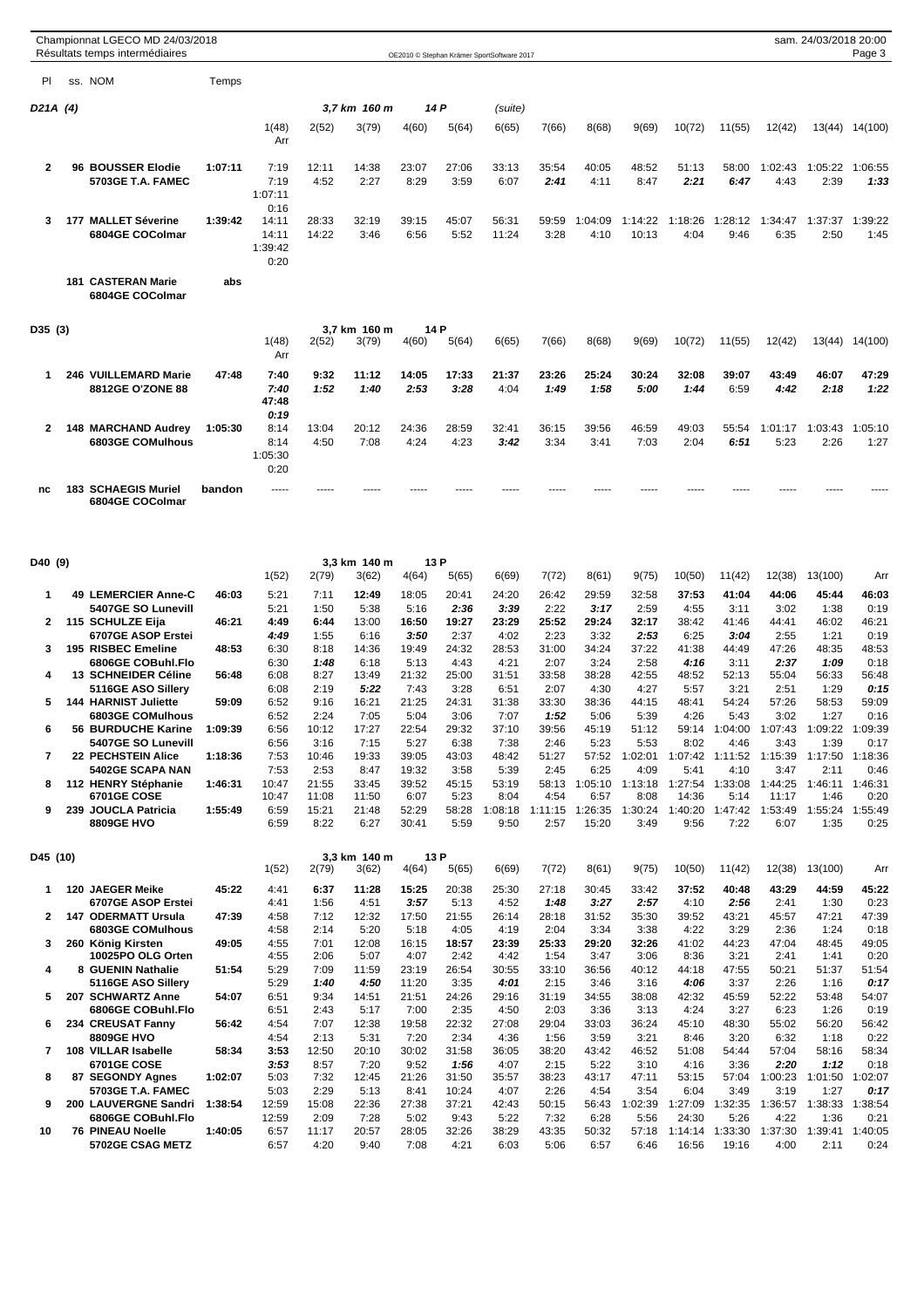|                     |  | Championnat LGECO MD 24/03/2018<br>Résultats temps intermédiaires |         |                |                |                       |                |                | OE2010 © Stephan Krämer SportSoftware 2017 |                 |                                 |                  |                         |                 |                  | sam. 24/03/2018 20:00 | Page 4 |
|---------------------|--|-------------------------------------------------------------------|---------|----------------|----------------|-----------------------|----------------|----------------|--------------------------------------------|-----------------|---------------------------------|------------------|-------------------------|-----------------|------------------|-----------------------|--------|
| PI                  |  | ss. NOM                                                           | Temps   |                |                |                       |                |                |                                            |                 |                                 |                  |                         |                 |                  |                       |        |
| D50 (4)             |  |                                                                   |         |                |                | 3.0 km 120 m          |                | 12 P           |                                            |                 |                                 |                  |                         |                 |                  |                       |        |
| $\mathbf 1$         |  | 71 MORLON Marie                                                   | 30:43   | 1(53)<br>6:16  | 2(51)<br>7:02  | 3(60)<br>10:08        | 4(63)<br>11:30 | 5(69)<br>13:53 | 6(72)<br>15:23                             | 7(61)<br>18:19  | 8(75)<br>20:46                  | 9(49)<br>24:58   | 10(42)<br>27:23         | 11(44)<br>29:23 | 12(100)<br>30:24 | Arr<br>30:43          |        |
|                     |  | <b>5702GE CSAG METZ</b>                                           |         | 6:16           | 0:46           | 3:06                  | 1:22           | 2:23           | 1:30                                       | 2:56            | 2:27                            | 4:12             | 2:25                    | 2:00            | 1:01             | 0:19                  |        |
| $\overline{2}$      |  | 51 RAGAZZI Isabelle<br>5407GE SO Lunevill                         | 54:41   | 7:46<br>7:46   | 9:09<br>1:23   | 19:09<br>10:00        | 21:58<br>2:49  | 25:26<br>3:28  | 27:37<br>2:11                              | 32:01<br>4:24   | 37:29<br>5:28                   | 46:09<br>8:40    | 49:34<br>3:25           | 52:24<br>2:50   | 54:13<br>1:49    | 54:41<br>0:28         |        |
| 3                   |  | 262 KOSCH Iris<br>10028PO OLV Stein                               | 59:04   | 6:53<br>6:53   | 13:37<br>6:44  | 19:35<br>5:58         | 21:56<br>2:21  | 25:04<br>3:08  | 27:01<br>1:57                              | 31:20<br>4:19   | 36:16<br>4:56                   | 51:06<br>14:50   | 53:54<br>2:48           | 56:50<br>2:56   | 58:38<br>1:48    | 59:04<br>0:26         |        |
| 4                   |  | 57 BOLZER Véronique                                               | 1:38:05 | 9:07           | 10:37          | 30:40                 | 34:37          | 43:12          | 51:41                                      | 56:07           | 1:06:27                         | 1:16:32          | 1:33:16                 | 1:36:06         | 1:37:43          | 1:38:05               |        |
|                     |  | 5407GE SO Lunevill                                                |         | 9:07           | 1:30           | 20:03                 | 3:57           | 8:35           | 8:29                                       | 4:26            | 10:20                           | 10:05            | 16:44                   | 2:50            | 1:37             | 0:22                  |        |
| D55 (8)             |  |                                                                   |         | 1(53)          | 2(51)          | 3,0 km 120 m<br>3(60) | 4(63)          | 12 P<br>5(69)  | 6(72)                                      | 7(61)           | 8(75)                           | 9(49)            | 10(42)                  | 11(44)          | 12(100)          | Arr                   |        |
| 1                   |  | 180 WACK Isabelle                                                 | 40:28   | 5:44           | 6:45           | 11:14                 | 13:20          | 16:48          | 19:11                                      | 23:17           | 26:16                           | 32:38            | 35:31                   | 38:38           | 40:04            | 40:28                 |        |
|                     |  | 6804GE COColmar                                                   |         | 5:44           | 1:01           | 4:29                  | 2:06           | 3:28           | 2:23                                       | 4:06            | 2:59                            | 6:22             | 2:53                    | 3:07            | 1:26             | 0:24                  |        |
| $\mathbf{2}$        |  | <b>72 MARCHESIN Sylvie</b><br><b>5702GE CSAG METZ</b>             | 43:47   | 4:47<br>4:47   | 7:06<br>2:19   | 11:42<br>4:36         | 16:24<br>4:42  | 20:39<br>4:15  | 22:32<br>1:53                              | 25:43<br>3:11   | 29:11<br>3:28                   | 37:06<br>7:55    | 39:51<br>2:45           | 42:10<br>2:19   | 43:26<br>1:16    | 43:47<br>0:21         |        |
| 3                   |  | 248 OBSTETAR Anne<br>8812GE O'ZONE 88                             | 47:46   | 6:31<br>6:31   | 7:28<br>0:57   | 13:57<br>6:29         | 16:26<br>2:29  | 19:18<br>2:52  | 21:16<br>1:58                              | 26:48<br>5:32   | 30:02<br>3:14                   | 39:33<br>9:31    | 42:31<br>2:58           | 45:56<br>3:25   | 47:24<br>1:28    | 47:46<br>0:22         |        |
| 4                   |  | <b>186 SCHELCHER Ginett</b><br>6806GE COBuhl.Flo                  | 1:02:43 | 7:40<br>7:40   | 12:21<br>4:41  | 19:57<br>7:36         | 23:18<br>3:21  | 28:23<br>5:05  | 32:12<br>3:49                              | 37:32<br>5:20   | 42:22<br>4:50                   | 53:25<br>11:03   | 57:04<br>3:39           | 1:00:32<br>3:28 | 1:02:19<br>1:47  | 1:02:43<br>0:24       |        |
| 5                   |  | <b>158 MEYER Corinne</b>                                          | 1:28:04 | 10:18          | 13:09          | 21:49                 | 26:19          | 31:35          | 41:18                                      | 47:38           | 53:48                           | 1:15:59          | 1:20:01                 | 1:24:59         | 1:27:25          | 1:28:04               |        |
| 6                   |  | 6804GE COColmar<br>66 THIEBAUT Evelyne                            | 1:33:20 | 10:18<br>13:59 | 2:51<br>18:13  | 8:40<br>38:29         | 4:30<br>43:37  | 5:16<br>51:11  | 9:43<br>54:15                              | 6:20<br>59:39   | 6:10<br>1:04:04                 | 22:11<br>1:22:03 | 4:02<br>1:26:40         | 4:58<br>1:30:07 | 2:26<br>1:32:53  | 0:39<br>1:33:20       |        |
|                     |  | <b>5702GE CSAG METZ</b>                                           |         | 13:59          | 4:14           | 20:16                 | 5:08           | 7:34           | 3:04                                       | 5:24            | 4:25                            | 17:59            | 4:37                    | 3:27            | 2:46             | 0:27                  |        |
| nc                  |  | <b>84 HOFF Mireille</b><br>5703GE T.A. FAMEC                      | bandon  | -----          | $- - - - -$    | -----                 | -----          | $- - - - -$    | -----                                      | -----           | $- - - - -$                     | -----            | -----                   | -----           | -----            |                       |        |
|                     |  | <b>189 GREVET Claudie</b><br>6806GE COBuhl.Flo                    | abs     |                |                |                       |                |                |                                            |                 |                                 |                  |                         |                 |                  |                       |        |
| D60 (4)             |  |                                                                   |         |                |                | 2,0 km 80 m           |                | 10 P           |                                            |                 |                                 |                  |                         |                 |                  |                       |        |
|                     |  |                                                                   |         | 1(41)          | 2(53)          | 3(51)                 | 4(55)          | 5(75)          | 6(76)                                      | 7(50)           | 8(42)                           | 9(38)            | 10(100)                 | Arr             |                  |                       |        |
| 1                   |  | <b>179 BASTIEN Chantal</b><br>6804GE COColmar                     | 34:19   | 10:30<br>10:30 | 12:29<br>1:59  | 14:41<br>2:12         | 18:06<br>3:25  | 20:28<br>2:22  | 23:29<br>3:01                              | 26:13<br>2:44   | 29:17<br>3:04                   | 32:13<br>2:56    | 33:58<br>1:45           | 34:19<br>0:21   |                  |                       |        |
| 2                   |  | 5 BLUM Virginie<br>5116GE ASO Sillery                             | 37:44   | 5:14<br>5:14   | 18:01<br>12:47 | 18:53<br>0:52         | 21:42<br>2:49  | 24:40<br>2:58  | 28:09<br>3:29                              | 30:23<br>2:14   | 33:21<br>2:58                   | 36:07<br>2:46    | 37:26<br>1:19           | 37:44<br>0:18   |                  |                       |        |
| 3                   |  | 47 BLASS Nadine                                                   | 40:13   | 8:48           | 17:39          | 18:32                 | 22:31          | 26:38          | 29:45                                      | 32:21           | 35:33                           | 38:22            | 39:51                   | 40:13           |                  |                       |        |
| 4                   |  | 5407GE SO Lunevill<br>187 SUTTER Odile                            | 47:52   | 8:48<br>12:35  | 8:51<br>15:09  | 0:53<br>16:58         | 3:59<br>20:29  | 4:07<br>23:38  | 3:07<br>26:45                              | 2:36<br>32:12   | 3:12<br>38:44                   | 2:49<br>43:57    | 1:29<br>47:23           | 0:22<br>47:52   |                  |                       |        |
|                     |  | 6806GE COBuhl.Flo                                                 |         | 12:35          | 2:34           | 1:49                  | 3:31           | 3:09           | 3:07                                       | 5:27            | 6:32                            | 5:13             | 3:26                    | 0:29            |                  |                       |        |
| D65 (5)             |  |                                                                   |         |                |                | 2,0 km 80 m           |                | 10 P           |                                            |                 |                                 |                  |                         |                 |                  |                       |        |
| $\mathbf 1$         |  | 256 MARTY Eva-Maria                                               | 44:39   | 1(41)<br>6:00  | 2(53)<br>9:25  | 3(51)<br>15:38        | 4(55)<br>19:47 | 5(75)<br>23:13 | 6(76)<br>27:17                             | 7(50)<br>31:46  | 8(42)<br>37:03                  | 9(38)<br>41:39   | 10(100)<br>44:13        | Arr<br>44:39    |                  |                       |        |
|                     |  | 10021PO OL Domin                                                  |         | 6:00           | 3:25           | 6:13                  | 4:09           | 3:26           | 4:04                                       | 4:29            | 5:17                            | 4:36             | 2:34                    | 0:26            |                  |                       |        |
| $\mathbf{2}$        |  | 170 OUDIN M-Reine<br>6804GE COColmar                              | 48:45   | 12:45<br>12:45 | 15:31<br>2:46  | 17:19<br>1:48         | 20:03<br>2:44  | 29:58<br>9:55  | 32:52<br>2:54                              | 35:49<br>2:57   | 42:24<br>6:35                   | 46:27<br>4:03    | 48:29<br>2:02           | 48:45<br>0:16   |                  |                       |        |
| 3                   |  | 151 FISCHER Christian<br>6803GE COMulhous                         | 48:58   | 7:11<br>7:11   | 12:06<br>4:55  | 14:14<br>2:08         | 18:05<br>3:51  | 22:45<br>4:40  | 34:54<br>12:09                             | 37:45<br>2:51   | 42:23<br>4:38                   | 46:40<br>4:17    | 48:34<br>1:54           | 48:58<br>0:24   |                  |                       |        |
| 4                   |  | 23 POGU Paulette                                                  | 1:05:09 | 16:49          | 20:04          | 22:11                 | 32:29          | 36:37          | 39:46                                      | 51:52           | 57:34                           | 1:03:00          |                         | 1:04:47 1:05:09 |                  |                       |        |
| 5                   |  | 5402GE SCAPA NAN<br>105 DELCOURT Jacquel 1:23:27                  |         | 16:49<br>12:16 | 3:15<br>19:30  | 2:07<br>23:08         | 10:18<br>33:54 | 4:08<br>44:35  | 3:09<br>51:05                              | 12:06           | 5:42<br>1:01:43 1:11:47 1:18:05 | 5:26             | 1:47<br>1:22:41 1:23:27 | 0:22            |                  |                       |        |
|                     |  | 6701GE COSE                                                       |         | 12:16          | 7:14           | 3:38                  | 10:46          | 10:41          | 6:30                                       | 10:38           | 10:04                           | 6:18             | 4:36                    | 0:46            |                  |                       |        |
| D70 et+ (6)         |  |                                                                   |         | 1(41)          | 2(53)          | 2,0 km 80 m<br>3(51)  | 4(55)          | 10 P<br>5(75)  | 6(76)                                      | 7(50)           | 8(42)                           | 9(38)            | 10(100)                 | Arr             |                  |                       |        |
| 1                   |  | <b>36 DEVILLE Nelly</b>                                           | 39:03   | 5:15           | 7:50           | 11:16                 | 21:10          | 23:36          | 26:20                                      | 30:01           | 33:55                           | 37:02            | 38:44                   | 39:03           |                  |                       |        |
| $\mathbf{2}$        |  | 5402GE SCAPA NAN<br>233 JEANPIERRE M-Ther                         | 41:59   | 5:15<br>6:57   | 2:35<br>9:54   | 3:26<br>13:21         | 9:54<br>23:12  | 2:26<br>26:05  | 2:44<br>28:53                              | 3:41<br>31:46   | 3:54<br>36:10                   | 3:07<br>39:19    | 1:42<br>41:04           | 0:19<br>41:59   |                  |                       |        |
|                     |  | 8809GE HVO                                                        |         | 6:57           | 2:57           | 3:27                  | 9:51           | 2:53           | 2:48                                       | 2:53            | 4:24                            | 3:09             | 1:45                    | 0:55            |                  |                       |        |
| 3                   |  | 95 MONTANARI Colette<br>5703GE T.A. FAMEC                         | 50:56   | 6:14<br>6:14   | 11:48<br>5:34  | 17:03<br>5:15         | 27:08<br>10:05 | 31:25<br>4:17  | 34:42<br>3:17                              | 39:19<br>4:37   | 43:47<br>4:28                   | 48:22<br>4:35    | 50:32<br>2:10           | 50:56<br>0:24   |                  |                       |        |
| 4                   |  | 63 ROLLET Marie-Made<br><b>5413GE CO PIENNE</b>                   | 54:49   | 8:26<br>8:26   | 13:15<br>4:49  | 15:11<br>1:56         | 25:19<br>10:08 | 28:38<br>3:19  | 32:52<br>4:14                              | 39:24<br>6:32   | 47:53<br>8:29                   | 52:16<br>4:23    | 54:20<br>2:04           | 54:49<br>0:29   |                  |                       |        |
| 5                   |  | 55 FEHLEN Jacqueline<br>5407GE SO Lunevill                        | 1:47:51 | 10:56<br>10:56 | 29:34<br>18:38 | 31:45<br>2:11         | 40:25<br>8:40  | 44:54<br>4:29  | 55:00<br>10:06                             | 1:02:14<br>7:14 | 1:15:48<br>13:34                | 1:44:15<br>28:27 | 1:47:15<br>3:00         | 1:47:51<br>0:36 |                  |                       |        |
| 6                   |  | 241 DODIN Genevieve<br><b>8809GE HVO</b>                          | 2:01:09 | 23:49<br>23:49 | 30:48<br>6:59  | 36:31<br>5:43         | 51:24<br>14:53 | 57:57<br>6:33  | 1:07:45<br>9:48                            | 1:15:58<br>8:13 | 1:28:42<br>12:44                | 1:58:00<br>29:18 | 2:00:25<br>2:25         | 2:01:09<br>0:44 |                  |                       |        |
|                     |  |                                                                   |         |                |                |                       |                |                |                                            |                 |                                 |                  |                         |                 |                  |                       |        |
| H <sub>10</sub> (7) |  |                                                                   |         | 1(32)          | 2(33)          | 2,3 km 100 m<br>3(34) | 4(54)          | 10 P<br>5(57)  | 6(58)                                      | 7(59)           | 8(56)                           | 9(77)            | 10(100)                 | Arr             |                  |                       |        |
| 1                   |  | 205 RISBEC Titouan                                                | 17:35   | 2:03           | 3:46           | 5:01                  | 6:35           | 7:40           | 9:18                                       | 10:57           | 13:01                           | 14:14            | 17:23                   | 17:35           |                  |                       |        |
| 2                   |  | 6806GE COBuhl.Flo<br>31 PECHSTEIN Tristan                         | 21:39   | 2:03<br>2:48   | 1:43<br>4:44   | 1:15<br>6:27          | 1:34<br>8:12   | 1:05<br>9:23   | 1:38<br>11:15                              | 1:39<br>13:16   | 2:04<br>15:25                   | 1:13<br>16:52    | 3:09<br>21:19           | 0:12<br>21:39   |                  |                       |        |
| 3                   |  | <b>5402GE SCAPA NAN</b><br>83 LEMERCIER Tom                       | 21:50   | 2:48<br>2:47   | 1:56<br>5:19   | 1:43<br>6:51          | 1:45<br>9:20   | 1:11<br>10:33  | 1:52<br>12:18                              | 2:01<br>14:14   | 2:09<br>16:39                   | 1:27<br>18:12    | 4:27<br>21:37           | 0:20<br>21:50   |                  |                       |        |
|                     |  | 5703GE T.A. FAMEC                                                 |         | 2:47           | 2:32           | 1:32                  | 2:29           | 1:13           | 1:45                                       | 1:56            | 2:25                            | 1:33             | 3:25                    | 0:13            |                  |                       |        |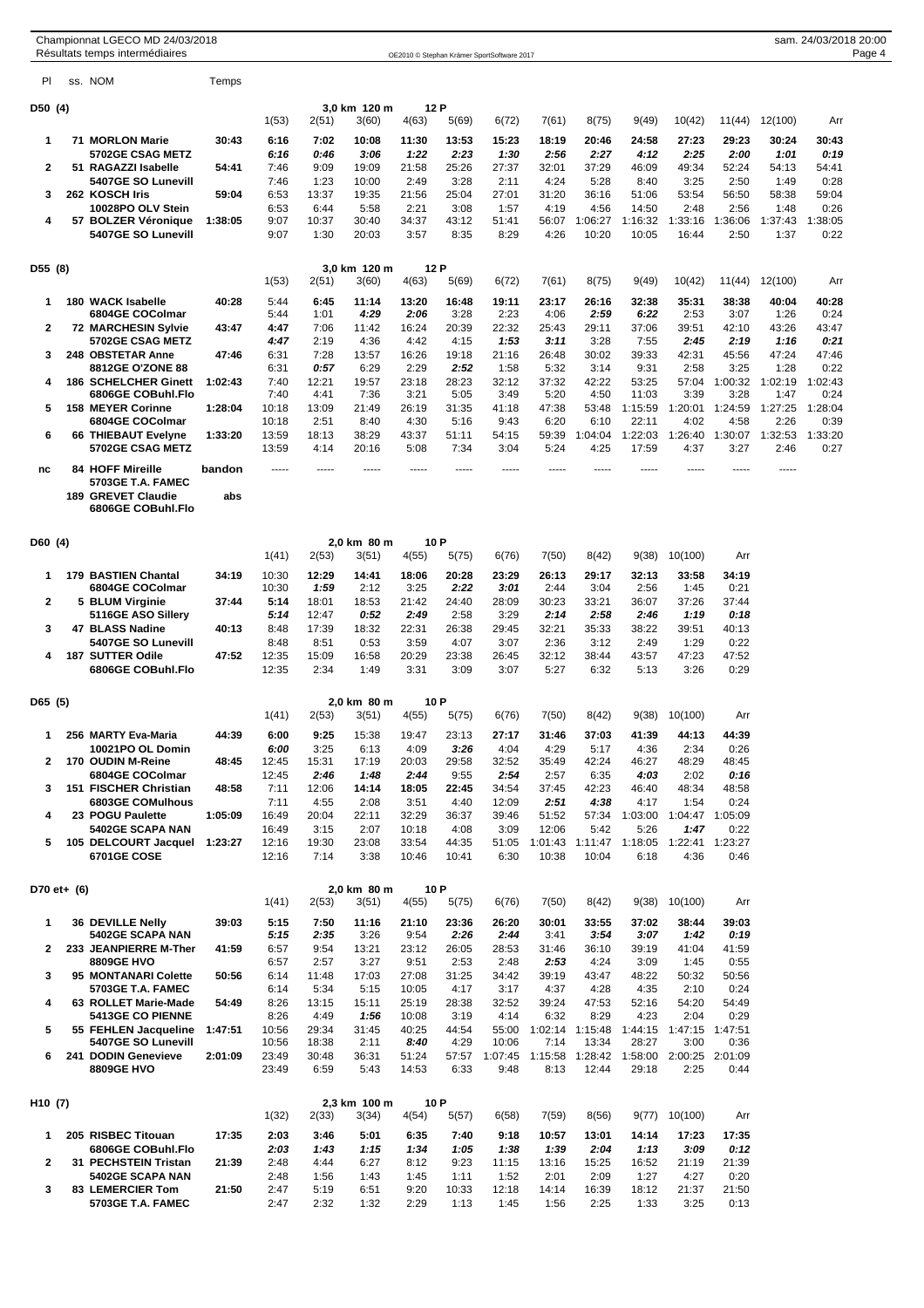|                     | Championnat LGECO MD 24/03/2018<br>Résultats temps intermédiaires |         |                       |                |                       |                |                 | OE2010 © Stephan Krämer SportSoftware 2017 |                 |                  |                  |                 |                 |                 | sam. 24/03/2018 20:00 | Page 5         |
|---------------------|-------------------------------------------------------------------|---------|-----------------------|----------------|-----------------------|----------------|-----------------|--------------------------------------------|-----------------|------------------|------------------|-----------------|-----------------|-----------------|-----------------------|----------------|
| PI                  | ss. NOM                                                           | Temps   |                       |                |                       |                |                 |                                            |                 |                  |                  |                 |                 |                 |                       |                |
| H <sub>10</sub> (7) |                                                                   |         |                       |                | 2,3 km 100 m          |                | 10 P            | (suite)                                    |                 |                  |                  |                 |                 |                 |                       |                |
|                     |                                                                   |         | 1(32)                 | 2(33)          | 3(34)                 | 4(54)          | 5(57)           | 6(58)                                      | 7(59)           | 8(56)            | 9(77)            | 10(100)         | Arr             |                 |                       |                |
| 4                   | 211 CHEZEAU Noé                                                   | 25:37   | 3:23                  | 5:49           | 7:18                  | 9:19           | 10:41           | 13:55                                      | 16:06           | 18:41            | 20:33            | 25:18           | 25:37           |                 |                       |                |
|                     | 6806GE COBuhl.Flo                                                 |         | 3:23                  | 2:26           | 1:29                  | 2:01           | 1:22            | 3:14                                       | 2:11            | 2:35             | 1:52             | 4:45            | 0:19            |                 |                       |                |
| 5                   | 122 GOEPP Matheo                                                  | 34:16   | 4:47                  | 7:47           | 9:45                  | 12:51          | 14:24           | 16:13                                      | 18:17           | 27:10            | 28:46            | 33:55           | 34:16           |                 |                       |                |
| 6                   | 6709GE SCBarr<br>156 POISEAU Victor                               | 57:46   | 4:47<br>12:51         | 3:00<br>15:47  | 1:58<br>17:40         | 3:06<br>21:13  | 1:33<br>23:27   | 1:49<br>33:07                              | 2:04<br>36:07   | 8:53<br>43:25    | 1:36<br>45:03    | 5:09<br>57:26   | 0:21<br>57:46   |                 |                       |                |
|                     | 6803GE COMulhous                                                  |         | 12:51                 | 2:56           | 1:53                  | 3:33           | 2:14            | 9:40                                       | 3:00            | 7:18             | 1:38             | 12:23           | 0:20            |                 |                       |                |
| nc                  | 38 CHRISTOPHE Thimé bandon<br>5402GE SCAPA NAN                    |         | -----                 | -----          | -----                 | -----          | -----           | -----                                      | -----           | -----            | -----            | -----           |                 |                 |                       |                |
| H <sub>12</sub> (7) |                                                                   |         |                       |                | 2,5 km 100 m          |                | 11 P            |                                            |                 |                  |                  |                 |                 |                 |                       |                |
|                     |                                                                   |         | 1(46)                 | 2(39)          | 3(34)                 | 4(56)          | 5(78)           | 6(70)                                      | 7(75)           | 8(77)            | 9(40)            |                 | 10(43) 11(100)  | Arr             |                       |                |
| 1                   | 52 BLONDEAU-TOINY                                                 | 20:03   | 1:18                  | 3:44           | 5:18                  | 7:02           | 9:46            | 10:30                                      | 13:43           | 16:19            | 18:07            | 19:05           | 19:45           | 20:03           |                       |                |
|                     | 5407GE SO Lunevill                                                |         | 1:18                  | 2:26           | 1:34                  | 1:44           | 2:44            | 0:44                                       | 3:13            | 2:36             | 1:48             | 0:58            | 0:40            | 0:18            |                       |                |
| $\mathbf{2}$        | 145 ABDELAZIZ Bader<br>6803GE COMulhous                           | 26:17   | 1:15<br>1:15          | 7:52<br>6:37   | 9:01<br>1:09          | 11:07<br>2:06  | 14:00<br>2:53   | 15:10<br>1:10                              | 19:06<br>3:56   | 22:05<br>2:59    | 24:02<br>1:57    | 25:13<br>1:11   | 26:01<br>0:48   | 26:17<br>0:16   |                       |                |
| 3                   | 201 DOTT Tim                                                      | 28:46   | 1:24                  | 7:56           | 10:04                 | 12:03          | 15:08           | 16:40                                      | 20:52           | 23:58            | 26:07            | 27:41           | 28:31           | 28:46           |                       |                |
| 4                   | 6806GE COBuhl.Flo<br>75 DEVILLE Thibaut                           | 31:50   | 1:24<br>1:36          | 6:32<br>9:40   | 2:08<br>12:09         | 1:59<br>14:15  | 3:05<br>17:00   | 1:32<br>18:35                              | 4:12            | 3:06             | 2:09<br>29:14    | 1:34<br>30:54   | 0:50            | 0:15<br>31:50   |                       |                |
|                     | 5702GE CSAG METZ                                                  |         | 1:36                  | 8:04           | 2:29                  | 2:06           | 2:45            | 1:35                                       | 23:01<br>4:26   | 26:55<br>3:54    | 2:19             | 1:40            | 31:34<br>0:40   | 0:16            |                       |                |
| 5                   | 110 VILLAR Basile                                                 | 38:38   | 1:54                  | 13:36          | 16:08                 | 18:13          | 21:35           | 24:15                                      | 28:47           | 33:31            | 36:05            | 37:32           | 38:21           | 38:38           |                       |                |
| 6                   | 6701GE COSE<br>226 LECLERC Nicolas                                | 40:46   | 1:54<br>5:04          | 11:42<br>15:34 | 2:32<br>18:03         | 2:05<br>20:10  | 3:22<br>23:32   | 2:40<br>26:12                              | 4:32<br>31:03   | 4:44<br>35:28    | 2:34<br>38:01    | 1:27<br>39:41   | 0:49<br>40:28   | 0:17<br>40:46   |                       |                |
|                     | 8807GE LO Sanchey                                                 |         | 5:04                  | 10:30          | 2:29                  | 2:07           | 3:22            | 2:40                                       | 4:51            | 4:25             | 2:33             | 1:40            | 0:47            | 0:18            |                       |                |
| $\overline{7}$      | 210 ANDRES Malo                                                   | 1:07:20 | 2:03                  | 5:21           | 11:43                 | 24:21          | 30:36           | 34:52                                      | 44:13           | 58:31            | 1:01:44          | 1:05:53         | 1:07:02         | 1:07:20         |                       |                |
|                     | 6806GE COBuhl.Flo                                                 |         | 2:03                  | 3:18           | 6:22                  | 12:38          | 6:15            | 4:16                                       | 9:21            | 14:18            | 3:13             | 4:09            | 1:09            | 0:18            |                       |                |
| H14 (6)             |                                                                   |         | 1(37)                 | 2(41)          | 2.6 km 130 m<br>3(53) | 4(55)          | 12 P<br>5(62)   | 6(70)                                      | 7(73)           | 8(76)            | 9(50)            | 10(45)          | 11(38)          | 12(100)         | Arr                   |                |
| 1                   | 43 GUNTZ Cyril                                                    | 40:12   | 2:19                  | 4:21           | 5:58                  | 14:18          | 17:49           | 19:40                                      | 23:20           | 29:06            | 32:31            | 37:39           | 39:00           | 39:59           | 40:12                 |                |
|                     | 5402GE SCAPA NAN                                                  |         | 2:19                  | 2:02           | 1:37                  | 8:20           | 3:31            | 1:51                                       | 3:40            | 5:46             | 3:25             | 5:08            | 1:21            | 0:59            | 0:13                  |                |
| $\mathbf{2}$        | <b>175 LATASTE Mathias</b>                                        | 41:26   | 2:23                  | 4:10           | 6:26                  | 14:22          | 17:04           | 21:30                                      | 24:41           | 28:15            | 31:05            | 38:33           | 40:07           | 41:10           | 41:26                 |                |
| 3                   | 6804GE COColmar<br>15 SCHNEIDER Greg                              | 52:06   | 2:23<br>3:44          | 1:47<br>8:34   | 2:16<br>11:51         | 7:56<br>16:54  | 2:42<br>20:51   | 4:26<br>24:32                              | 3:11<br>33:02   | 3:34<br>38:17    | 2:50<br>41:19    | 7:28<br>47:05   | 1:34<br>50:15   | 1:03<br>51:49   | 0:16<br>52:06         |                |
|                     | 5116GE ASO Sillery                                                |         | 3:44                  | 4:50           | 3:17                  | 5:03           | 3:57            | 3:41                                       | 8:30            | 5:15             | 3:02             | 5:46            | 3:10            | 1:34            | 0:17                  |                |
| 4                   | 62 THEVENART Baptist                                              | 52:44   | 3:12                  | 8:26           | 10:21                 | 23:39          | 28:02           | 30:41                                      | 34:31           | 40:24            | 43:45            | 48:19           | 51:06           | 52:27           | 52:44                 |                |
| 5                   | 5407GE SO Lunevill<br>251 LECLERE Thomas                          | 1:05:56 | 3:12<br>5:07          | 5:14<br>9:20   | 1:55<br>11:48         | 13:18<br>17:13 | 4:23<br>23:57   | 2:39<br>26:51                              | 3:50<br>34:20   | 5:53<br>43:19    | 3:21<br>51:11    | 4:34<br>1:01:19 | 2:47<br>1:04:08 | 1:21<br>1:05:36 | 0:17<br>1:05:56       |                |
|                     | 8812GE O'ZONE 88                                                  |         | 5:07                  | 4:13           | 2:28                  | 5:25           | 6:44            | 2:54                                       | 7:29            | 8:59             | 7:52             | 10:08           | 2:49            | 1:28            | 0:20                  |                |
| 6                   | 250 LECLERE Theodore<br>8812GE O'ZONE 88                          | 1:56:17 | 25:05<br>25:05        | 34:14<br>9:09  | 44:12<br>9:58         | 55:22<br>11:10 | 1:01:13<br>5:51 | 1:05:15<br>4:02                            | 1:12:10<br>6:55 | 1:24:22<br>12:12 | 1:43:32<br>19:10 | 1:52:39<br>9:07 | 1:54:20<br>1:41 | 1:56:02<br>1:42 | 1:56:17<br>0:15       |                |
| H <sub>16</sub> (8) |                                                                   |         |                       |                | 3,2 km 160 m          |                | 14 P            |                                            |                 |                  |                  |                 |                 |                 |                       |                |
|                     |                                                                   |         | 1(35)<br>Arr          | 2(50)          | 3(53)                 | 4(55)          | 5(60)           | 6(69)                                      | 7(71)           | 8(73)            | 9(75)            | 10(47)          | 11(48)          | 12(45)          |                       | 13(38) 14(100) |
| 1                   | 86 DISCHER Romain<br><b>5703GE T.A. FAMEC</b>                     | 28:51   | 2:15<br>2:15          | 5:01<br>2:46   | 5:43<br>0:42          | 7:40<br>1:57   | 9:19<br>1:39    | 12:09<br>2:50                              | 14:41<br>2:32   | 16:47<br>2:06    | 18:40<br>1:53    | 21:38<br>2:58   | 24:07<br>2:29   | 25:57<br>1:50   | 27:53<br>1:56         | 28:37<br>0:44  |
|                     |                                                                   |         | 28:51<br>0:14         |                |                       |                |                 |                                            |                 |                  |                  |                 |                 |                 |                       |                |
| 2                   | 28 SILVESTRE Arthur                                               | 38:08   | 3:45                  | 7:31           | 8:33                  | 10:50          | 14:48           | 19:41                                      | 23:02           | 25:35            | 27:20            | 31:22           | 34:16           | 36:10           | 37:11                 | 37:58          |
|                     | 5402GE SCAPA NAN                                                  |         | 3:45<br>38:08<br>0:10 | 3:46           | 1:02                  | 2:17           | 3:58            | 4:53                                       | 3:21            | 2:33             | 1:45             | 4:02            | 2:54            | 1:54            | 1:01                  | 0:47           |
| 3                   | 237 JEANPIERRE Lucas                                              | 41:18   | 2:37                  | 5:45           | 6:41                  | 9:19           | 12:23           | 16:34                                      | 20:43           | 23:39            | 26:03            | 31:26           | 36:10           | 38:32           | 39:55                 | 41:02          |
|                     | 8809GE HVO                                                        |         | 2:37<br>41:18<br>0:16 | 3:08           | 0:56                  | 2:38           | 3:04            | 4:11                                       | 4:09            | 2:56             | 2:24             | 5:23            | 4:44            | 2:22            | 1:23                  | 1:07           |
| 4                   | <b>199 LAUVERGNE Noa</b>                                          | 41:46   | 2:55                  | 5:32           | 6:45                  | 10:33          | 13:31           | 17:38                                      | 21:30           | 25:05            | 28:02            | 32:28           | 35:59           | 38:39           | 40:08                 | 41:32          |
|                     | 6806GE COBuhl.Flo                                                 |         | 2:55<br>41:46<br>0:14 | 2:37           | 1:13                  | 3:48           | 2:58            | 4:07                                       | 3:52            | 3:35             | 2:57             | 4:26            | 3:31            | 2:40            | 1:29                  | 1:24           |
| 5                   | 163 MOUGEOT Jacques                                               | 52:00   | 5:08                  | 11:06          | 12:49                 | 19:57          | 24:03           | 28:18                                      | 31:45           | 34:56            | 37:18            | 43:35           | 46:58           | 49:13           | 50:31                 | 51:41          |
|                     | 6804GE COColmar                                                   |         | 5:08<br>52:00         | 5:58           | 1:43                  | 7:08           | 4:06            | 4:15                                       | 3:27            | 3:11             | 2:22             | 6:17            | 3:23            | 2:15            | 1:18                  | 1:10           |
|                     |                                                                   |         | 0:19                  |                |                       |                |                 |                                            |                 |                  |                  |                 |                 |                 |                       |                |
| 6                   | 240 BOISSONNET Tom<br>8809GE HVO                                  | 52:13   | 5:07<br>5:07<br>52:13 | 12:11<br>7:04  | 13:01<br>0:50         | 16:23<br>3:22  | 19:37<br>3:14   | 24:21<br>4:44                              | 28:56<br>4:35   | 32:39<br>3:43    | 35:31<br>2:52    | 43:16<br>7:45   | 46:45<br>3:29   | 49:36<br>2:51   | 50:54<br>1:18         | 51:57<br>1:03  |
| $\overline{7}$      | 173 HERZOG Théo                                                   | 56:28   | 0:16<br>3:26          | 7:52           | 8:53                  | 23:59          | 27:46           | 32:24                                      | 35:49           | 39:10            | 41:32            | 47:28           | 51:06           | 53:29           | 54:47                 | 56:12          |
|                     | 6804GE COColmar                                                   |         | 3:26<br>56:28<br>0:16 | 4:26           | 1:01                  | 15:06          | 3:47            | 4:38                                       | 3:25            | 3:21             | 2:22             | 5:56            | 3:38            | 2:23            | 1:18                  | 1:25           |
|                     | 196 FORGEARD Titouan                                              | pm      | 3:36                  | 10:03          | 11:04                 | 13:58          | -----           | 18:49                                      | 28:18           | 31:42            | 34:39            | 44:25           | 47:26           | 51:56           | 53:24                 | 54:26          |
|                     | 6806GE COBuhl.Flo                                                 |         | 3:36<br>54:41<br>0:15 | 6:27           | 1:01                  | 2:54           |                 | 4:51                                       | 9:29            | 3:24             | 2:57             | 9:46            | 3:01            | 4:30            | 1:28                  | 1:02           |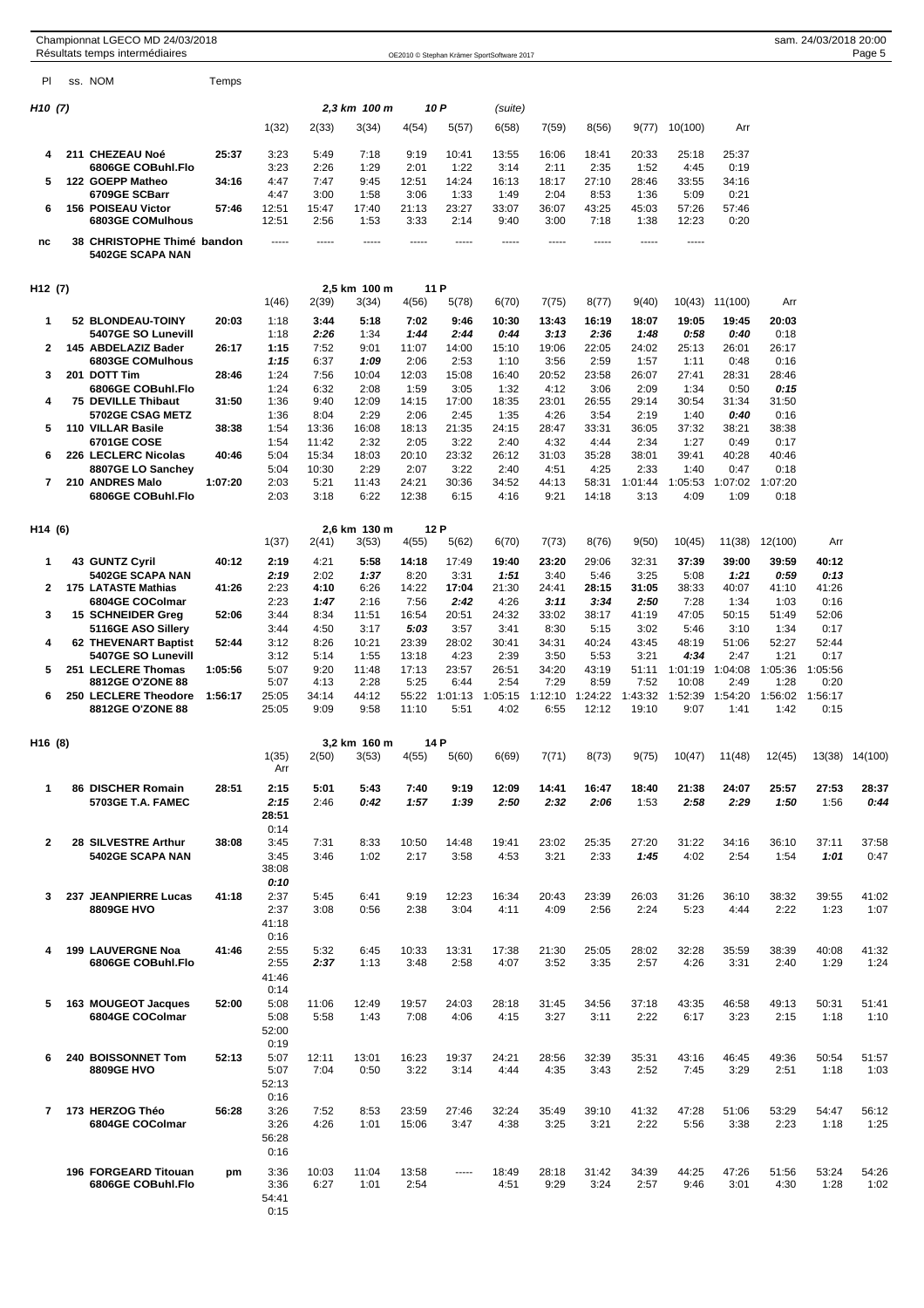|              |           | Championnat LGECO MD 24/03/2018<br>Résultats temps intermédiaires |         |                         |                         |                          |                         |               | OE2010 © Stephan Krämer SportSoftware 2017 |               |               |               |               |               |               | sam. 24/03/2018 20:00 | Page 6        |
|--------------|-----------|-------------------------------------------------------------------|---------|-------------------------|-------------------------|--------------------------|-------------------------|---------------|--------------------------------------------|---------------|---------------|---------------|---------------|---------------|---------------|-----------------------|---------------|
| PI           |           | ss. NOM                                                           | Temps   |                         |                         |                          |                         |               |                                            |               |               |               |               |               |               |                       |               |
| H18 (11)     |           |                                                                   |         |                         |                         | 3,7 km 180 m             | 17 P                    |               |                                            |               |               |               |               |               |               |                       |               |
|              |           |                                                                   |         | 1(50)<br>15(45)         | 2(52)<br>16(44)         | 3(55)<br>17(100)         | 4(62)<br>Arr            | 5(63)         | 6(65)                                      | 7(66)         | 8(67)         | 9(69)         | 10(72)        | 11(61)        | 12(75)        | 13(76)                | 14(47)        |
| 1            |           | <b>44 CHEVRIER Thomas</b>                                         | 28:25   | 3:19                    | 4:12                    | 6:50                     | 8:17                    | 9:00          | 11:39                                      | 13:03         | 13:51         | 16:41         | 17:55         | 20:00         | 21:43         | 23:10                 | 24:42         |
|              |           | 5402GE SCAPA NAN                                                  |         | 3:19<br>26:42           | 0:53<br>27:27           | 2:38<br>28:12            | 1:27<br>28:25           | 0:43          | 2:39                                       | 1:24          | 0:48          | 2:50          | 1:14          | 2:05          | 1:43          | 1:27                  | 1:32          |
|              |           |                                                                   |         | 2:00                    | 0:45                    | 0.45                     | 0:13                    |               |                                            |               |               |               |               |               |               |                       |               |
| 2            |           | <b>135 ULMSCHNEIDER CI</b><br>6803GE COMulhous                    | 37:43   | 3:51<br>3:51            | 6:28<br>2:37            | 8:42<br>2:14             | 11:05<br>2:23           | 11:59<br>0:54 | 14:44<br>2:45                              | 16:44<br>2:00 | 17:36<br>0:52 | 21:34<br>3:58 | 22:58<br>1:24 | 26:41<br>3:43 | 28:29<br>1:48 | 30:01<br>1:32         | 32:32<br>2:31 |
|              |           |                                                                   |         | 35:52<br>3:20           | 36:37<br>0:45           | 37:26<br>0:49            | 37:43<br>0:17           |               |                                            |               |               |               |               |               |               |                       |               |
| 3            |           | 191 RENAUD Justin                                                 | 39:28   | 4:34                    | 5:14                    | 10:51                    | 12:40                   | 13:38         | 16:37                                      | 18:19         | 20:04         | 23:50         | 25:32         | 29:00         | 30:56         | 32:26                 | 34:19         |
|              |           | 6806GE COBuhl.Flo                                                 |         | 4:34<br>37:40           | 0:40<br>38:26           | 5:37<br>39:14            | 1:49<br>39:28           | 0:58          | 2:59                                       | 1:42          | 1:45          | 3:46          | 1:42          | 3:28          | 1:56          | 1:30                  | 1:53          |
|              |           |                                                                   |         | 3:21                    | 0:46                    | 0:48                     | 0:14                    |               |                                            |               |               |               |               |               |               |                       |               |
| 4            |           | 24 ZIMMERMANN Kylia<br>5402GE SCAPA NAN                           | 42:57   | 4:41<br>4:41            | 5:59<br>1:18            | 8:36<br>2:37             | 10:43<br>2:07           | 11:40<br>0:57 | 16:18<br>4:38                              | 19:41<br>3:23 | 20:52<br>1:11 | 24:40<br>3:48 | 27:00<br>2:20 | 30:43<br>3:43 | 32:45<br>2:02 | 35:54<br>3:09         | 37:39<br>1:45 |
|              |           |                                                                   |         | 40:46                   | 41:49                   | 42:39                    | 42:57                   |               |                                            |               |               |               |               |               |               |                       |               |
| 5            |           | <b>88 CHEVRIER Arthur</b>                                         | 46:03   | 3:07<br>5:03            | 1:03<br>6:12            | 0:50<br>8:51             | 0:18<br>11:57           | 12:58         | 20:23                                      | 23:03         | 24:03         | 28:16         | 29:51         | 33:07         | 36:05         | 37:54                 | 40:41         |
|              |           | 5703GE T.A. FAMEC                                                 |         | 5:03                    | 1:09                    | 2:39                     | 3:06                    | 1:01          | 7:25                                       | 2:40          | 1:00          | 4:13          | 1:35          | 3:16          | 2:58          | 1:49                  | 2:47          |
|              |           |                                                                   |         | 44:07                   | 44:52                   | 45:48                    | 46:03                   |               |                                            |               |               |               |               |               |               |                       |               |
| 6            |           | <b>192 NICOLE DESMAU Vi</b>                                       | 57.26   | 3:26<br>9:24            | 0:45<br>10:18           | 0:56<br>12:47            | 0:15<br>20:17           | 21:19         | 26:13                                      | 27:54         | 29:04         | 34:47         | 36:25         | 42:46         | 45:21         | 47:25                 | 50:29         |
|              |           | 6806GE COBuhl.Flo                                                 |         | 9:24<br>55:20           | 0:54                    | 2:29                     | 7:30<br>57:26           | 1:02          | 4:54                                       | 1:41          | 1:10          | 5:43          | 1:38          | 6:21          | 2:35          | 2:04                  | 3:04          |
|              |           |                                                                   |         | 4:51                    | 56:18<br>0:58           | 57:12<br>0:54            | 0:14                    |               |                                            |               |               |               |               |               |               |                       |               |
| 7            |           | <b>142 ODERMATT Thierry</b>                                       | 59:31   | 4:52                    | 5:47                    | 11:05                    | 14:26                   | 15:27         | 22:32                                      | 24:51         | 26:28         | 33:02         | 34:42         | 41:38         | 45:25         | 48:04                 | 51:24         |
|              |           | 6803GE COMulhous                                                  |         | 4:52<br>56:30           | 0:55<br>57:49           | 5:18<br>59:08            | 3:21<br>59:31           | 1:01          | 7:05                                       | 2:19          | 1:37          | 6:34          | 1:40          | 6:56          | 3:47          | 2:39                  | 3:20          |
|              |           |                                                                   |         | 5:06                    | 1:19                    | 1:19                     | 0:23                    |               |                                            |               |               |               |               |               |               |                       |               |
| 8            |           | 20 KOLB Térence<br>5116GE ASO Sillery                             | 1:11:39 | 5:58<br>5:58            | 6:46<br>0:48            | 11:58<br>5:12            | 16:20<br>4:22           | 18:54<br>2:34 | 22:52<br>3:58                              | 28:44<br>5:52 | 29:57<br>1:13 | 36:09<br>6:12 | 38:17<br>2:08 | 44:51<br>6:34 | 47:56<br>3:05 | 53:59<br>6:03         | 56:50<br>2:51 |
|              |           |                                                                   |         | 1:09:12                 | 1:10:27                 | 1:11:27                  | 1:11:39                 |               |                                            |               |               |               |               |               |               |                       |               |
| 9            |           | 220 BARTHELEMY Flavie                                             | 1:41:39 | 12:22<br>7:04           | 1:15<br>7:55            | 1:00<br>19:46            | 0:12<br>26:21           | 28:45         | 36:50                                      | 54:38         | 56:28         | 1:05:56       | 1:08:38       | 1:15:39       | 1:20:11       | 1:27:10               | 1:31:39       |
|              |           | 8807GE LO Sanchey                                                 |         | 7:04<br>1:37:19<br>5:40 | 0:51<br>1:40:10<br>2:51 | 11:51<br>1:41:21<br>1:11 | 6:35<br>1:41:39<br>0:18 | 2:24          | 8:05                                       | 17:48         | 1:50          | 9:28          | 2:42          | 7:01          | 4:32          | 6:59                  | 4:29          |
|              |           | 245 POIROT Paul                                                   | pm      | 4:19                    | 5:38                    | 10:01                    | -----                   | 16:59         | 20:36                                      | 22:02         | 23:05         | 27:03         | 28:13         | 31:05         | 34:14         | 35:49                 | 38:38         |
|              |           | 8809GE HVO                                                        |         | 4:19<br>42:03           | 1:19<br>42:51           | 4:23<br>43:40            | 43:57                   | 6:58          | 3:37                                       | 1:26          | 1:03          | 3:58          | 1:10          | 2:52          | 3:09          | 1:35                  | 2:49          |
|              |           |                                                                   |         | 3:25                    | 0:48                    | 0:49                     | 0:17                    |               |                                            |               |               |               |               |               |               |                       |               |
|              |           | 206 BOEHRINGER Arthu bandon                                       |         | 12:49                   | 13:36                   | 18:34                    | 24:00                   |               |                                            |               |               |               |               |               |               |                       |               |
|              |           | 6806GE COBuhl.Flo                                                 |         | 12:49<br>$- - - - -$    | 0:47<br>$- - - - -$     | 4:58<br>34:55            | 5:26<br>35:27           |               |                                            |               |               |               |               |               |               |                       |               |
|              |           |                                                                   |         |                         |                         | 10:55                    | 0:32                    |               |                                            |               |               |               |               |               |               |                       |               |
| H20E (2)     |           |                                                                   |         | 1(49)                   | 2(52)                   | 4,3 km 200 m<br>3(51)    | 20 P<br>4(62)           | 5(69)         | 6(64)                                      | 7(65)         | 8(66)         | 9(67)         | 10(68)        | 11(72)        | 12(71)        | 13(74)                | 14(73)        |
|              |           |                                                                   |         | 15(75)                  | 16(76)                  | 17(47)                   | 18(45)                  | 19(38)        | 20(100)                                    | Arr           |               |               |               |               |               |                       |               |
| 1            |           | <b>168 WACK Arnaud</b>                                            | 50:42   | 4:06                    | 4:53                    | 7:12                     | 10:44                   | 13:05         | 16:20                                      | 18:55         | 20:26         | 21:29         | 22:35         | 27:26         | 29:11         | 34:54                 | 35:57         |
|              |           | 6804GE COColmar                                                   |         | 4:06<br>38:33           | 0:47<br>40:23           | 2:19<br>42:35            | 3:32<br>47:07           | 2:21<br>49:25 | 3:15<br>50:31                              | 2:35<br>50:42 | 1:31          | 1:03          | 1:06          | 4:51          | 1:45          | 5:43                  | 1:03          |
|              |           |                                                                   |         | 2:36                    | 1:50                    | 2:12                     | 4:32                    | 2:18          | 1:06                                       | 0:11          |               |               |               |               |               |                       |               |
| $\mathbf{2}$ |           | 235 CREUSAT Nils<br>8809GE HVO                                    | 52:48   | 3:35<br>3:35            | 4:12<br>0:37            | 4:57<br>0:45             | 8:15<br>3:18            | 10:50<br>2:35 | 14:27<br>3:37                              | 16:48<br>2:21 | 18:20<br>1:32 | 19:27<br>1:07 | 21:13<br>1:46 | 29:04<br>7:51 | 32:04<br>3:00 | 37:47<br>5:43         | 39:32<br>1:45 |
|              |           |                                                                   |         | 41:32<br>2:00           | 43:46<br>2:14           | 46:25<br>2:39            | 49:55<br>3:30           | 51:20<br>1:25 | 52:27<br>1:07                              | 52:48<br>0:21 |               |               |               |               |               |                       |               |
|              | H21E (17) |                                                                   |         |                         |                         | 4,3 km 200 m             | 20 P                    |               |                                            |               |               |               |               |               |               |                       |               |
|              |           |                                                                   |         | 1(49)                   | 2(52)                   | 3(51)                    | 4(62)                   | 5(69)         | 6(64)                                      | 7(65)         | 8(66)         | 9(67)         | 10(68)        | 11(72)        | 12(71)        | 13(74)                | 14(73)        |
|              |           |                                                                   |         | 15(75)                  | 16(76)                  | 17(47)                   | 18(45)                  | 19(38)        | 20(100)                                    | Arr           |               |               |               |               |               |                       |               |
| 1            |           | 217 FLEURENT Théo<br>7404AR ASO                                   | 35:13   | 3:08<br>3:08            | 3:39<br>0:31            | 5:12<br>1:33             | 7:27<br>2:15            | 9:18<br>1:51  | 11:55<br>2:37                              | 13:30<br>1:35 | 14:32<br>1:02 | 15:23<br>0:51 | 16:12<br>0:49 | 19:48<br>3:36 | 20:56<br>1:08 | 23:22<br>2:26         | 24:14<br>0:52 |
|              |           |                                                                   |         | 26:28                   | 28:15                   | 29:53                    | 32:52                   | 33:58         | 34:59                                      | 35:13         |               |               |               |               |               |                       |               |
| $\mathbf{2}$ |           | 188 SUTTER Olivier                                                | 36:46   | 2:14<br>3:07            | 1:47<br>3:39            | 1:38<br>4:28             | 2:59<br>7:47            | 1:06<br>9:30  | 1:01<br>11:46                              | 0:14<br>13:32 | 14:31         | 15:23         | 16:12         | 21:19         | 23:00         | 25:23                 | 26:25         |
|              |           | 6806GE COBuhl.Flo                                                 |         | 3:07                    | 0:32                    | 0:49                     | 3:19                    | 1:43          | 2:16                                       | 1:46          | 0:59          | 0:52          | 0:49          | 5:07          | 1:41          | 2:23                  | 1:02          |
|              |           |                                                                   |         | 28:18<br>1:53           | 29:52<br>1:34           | 31:41<br>1:49            | 34:40<br>2:59           | 35:36<br>0:56 | 36:32<br>0:56                              | 36:46<br>0:14 |               |               |               |               |               |                       |               |
| 3            |           | 140 ODERMATT Brian                                                | 39:03   | 3:18                    | 5:00                    | 6:05                     | 8:33                    | 10:39         | 13:59                                      | 17:06         | 18:14         | 19:19         | 20:19         | 23:39         | 25:04         | 27:40                 | 28:36         |
|              |           | <b>6803GE COMulhous</b>                                           |         | 3:18<br>30:30           | 1:42<br>32:05           | 1:05<br>33:51            | 2:28<br>36:34           | 2:06<br>37:43 | 3:20<br>38:49                              | 3:07<br>39:03 | 1:08          | 1:05          | 1:00          | 3:20          | 1:25          | 2:36                  | 0:56          |
|              |           |                                                                   |         | 1:54                    | 1:35                    | 1:46                     | 2:43                    | 1:09          | 1:06                                       | 0:14          |               |               |               |               |               |                       |               |
| 4            |           | 35 LAMIGE Sylvain<br>5402GE SCAPA NAN                             | 40:24   | 3:26<br>3:26            | 4:56<br>1:30            | 5:40<br>0:44             | 8:40<br>3:00            | 10:59<br>2:19 | 15:40<br>4:41                              | 17:25<br>1:45 | 18:25<br>1:00 | 19:22<br>0:57 | 20:03<br>0:41 | 23:38<br>3:35 | 26:11<br>2:33 | 29:09<br>2:58         | 30:04<br>0:55 |
|              |           |                                                                   |         | 31:35                   | 32:58                   | 34:49                    | 37:22                   | 39:22         | 40:13                                      | 40:24         |               |               |               |               |               |                       |               |
|              |           |                                                                   |         | 1:31                    | 1:23                    | 1:51                     | 2:33                    | 2:00          | 0:51                                       | 0:11          |               |               |               |               |               |                       |               |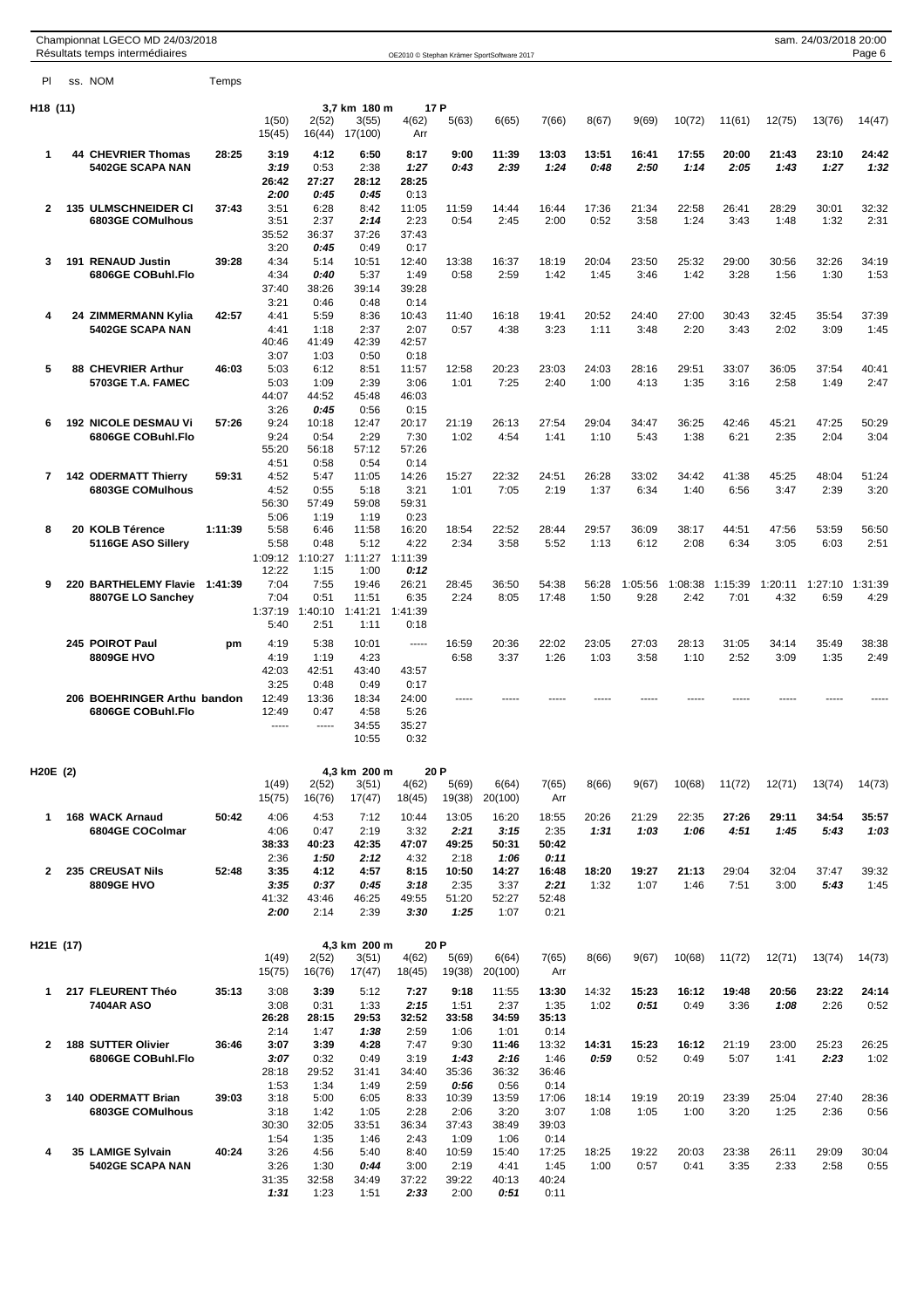|           | Championnat LGECO MD 24/03/2018<br>Résultats temps intermédiaires |         |                 |                 |                       |                 |                 | OE2010 © Stephan Krämer SportSoftware 2017 |                 |               |               |               |               |               | sam. 24/03/2018 20:00 | Page 7        |
|-----------|-------------------------------------------------------------------|---------|-----------------|-----------------|-----------------------|-----------------|-----------------|--------------------------------------------|-----------------|---------------|---------------|---------------|---------------|---------------|-----------------------|---------------|
| PI.       | ss. NOM                                                           | Temps   |                 |                 |                       |                 |                 |                                            |                 |               |               |               |               |               |                       |               |
| H21E (17) |                                                                   |         |                 |                 | 4,3 km 200 m          |                 | 20 P            | (suite)                                    |                 |               |               |               |               |               |                       |               |
|           |                                                                   |         | 1(49)<br>15(75) | 2(52)<br>16(76) | 3(51)<br>17(47)       | 4(62)<br>18(45) | 5(69)<br>19(38) | 6(64)<br>20(100)                           | 7(65)<br>Arr    | 8(66)         | 9(67)         | 10(68)        | 11(72)        | 12(71)        | 13(74)                | 14(73)        |
| 5         | 3 ANDRE Camille                                                   | 41:12   | 3:31            | 4:57            | 6:58                  | 9:34            | 11:47           | 14:55                                      | 16:51           | 18:11         | 19:35         | 20:27         | 25:32         | 27:04         | 29:45                 | 30:50         |
|           | 5116GE ASO Sillery                                                |         | 3:31            | 1:26            | 2:01                  | 2:36            | 2:13            | 3:08                                       | 1:56            | 1:20          | 1:24          | 0:52          | 5:05          | 1:32          | 2:41                  | 1:05          |
|           |                                                                   |         | 32:47<br>1:57   | 34:09<br>1:22   | 35:56<br>1:47         | 38:52<br>2:56   | 39:53<br>1:01   | 40:54<br>1:01                              | 41:12<br>0:18   |               |               |               |               |               |                       |               |
| 6         | 164 WACK Xavier                                                   | 42:01   | 3:44            | 4:24            | 5:42                  | 9:46            | 11:40           | 14:14                                      | 16:05           | 17:10         | 18:07         | 19:06         | 24:26         | 26:04         | 29:21                 | 30:17         |
|           | 6804GE COColmar                                                   |         | 3:44            | 0:40            | 1:18                  | 4:04            | 1:54            | 2:34                                       | 1:51            | 1:05          | 0:57          | 0:59          | 5:20          | 1:38          | 3:17                  | 0:56          |
|           |                                                                   |         | 32:17           | 33:52           | 35:58                 | 39:32           | 40:38           | 41:48                                      | 42:01           |               |               |               |               |               |                       |               |
| 7         | 100 DESREUMAUX Arthu                                              | 43:43   | 2:00<br>3:16    | 1:35<br>3:49    | 2:06<br>5:56          | 3:34<br>8:34    | 1:06<br>12:05   | 1:10<br>15:09                              | 0:13<br>16:51   | 18:24         | 19:25         | 21:22         | 26:46         | 28:24         | 32:04                 | 32:51         |
|           | 6008HF NOYON CO                                                   |         | 3:16            | 0:33            | 2:07                  | 2:38            | 3:31            | 3:04                                       | 1:42            | 1:33          | 1:01          | 1:57          | 5:24          | 1:38          | 3:40                  | 0:47          |
|           |                                                                   |         | 34:44           | 36:17           | 38:12                 | 41:19           | 42:28           | 43:33                                      | 43:43           |               |               |               |               |               |                       |               |
|           |                                                                   |         | 1:53            | 1:33            | 1:55                  | 3:07            | 1:09            | 1:05                                       | 0:10            |               |               |               |               |               |                       |               |
| 8         | 4 BLUM Jean-Guy<br>5116GE ASO Sillery                             | 45:30   | 3:35<br>3:35    | 4:15<br>0:40    | 5:51<br>1:36          | 9:43<br>3:52    | 11:43<br>2:00   | 15:47<br>4:04                              | 17:14<br>1:27   | 19:16<br>2:02 | 20:17<br>1:01 | 21:13<br>0:56 | 28:49<br>7:36 | 30:22<br>1:33 | 33:33<br>3:11         | 34:37<br>1:04 |
|           |                                                                   |         | 36:22           | 37:52           | 40:13                 | 43:06           | 44:15           | 45:14                                      | 45:30           |               | 25:37         |               |               |               |                       |               |
|           |                                                                   |         | 1:45            | 1:30            | 2:21                  | 2:53            | 1:09            | 0:59                                       | 0:16            |               | $*69$         |               |               |               |                       |               |
| 9         | 93 BACHEL Thomas                                                  | 48:17   | 4:32            | 5:02            | 6:53                  | 12:00           | 14:58           | 17:29                                      | 19:36           | 22:15         | 23:20         | 24:00         | 27:15         | 32:11         | 35:07                 | 35:54         |
|           | 5703GE T.A. FAMEC                                                 |         | 4:32            | 0:30            | 1:51                  | 5:07            | 2:58            | 2:31                                       | 2:07            | 2:39          | 1:05          | 0:40          | 3:15          | 4:56          | 2:56                  | 0:47          |
|           |                                                                   |         | 37:56<br>2:02   | 39:55<br>1:59   | 42:02<br>2:07         | 45:16<br>3:14   | 47:12<br>1:56   | 48:05<br>0:53                              | 48:17<br>0:12   |               |               |               |               |               |                       |               |
| 10        | 17 DELAPORTE Arthur                                               | 53:20   | 5:23            | 6:07            | 8:04                  | 13:18           | 15:41           | 18:49                                      | 20:49           | 22:31         | 23:27         | 24:35         | 33:24         | 34:42         | 38:25                 | 39:55         |
|           | 5116GE ASO Sillery                                                |         | 5:23            | 0:44            | 1:57                  | 5:14            | 2:23            | 3:08                                       | 2:00            | 1:42          | 0:56          | 1:08          | 8:49          | 1:18          | 3:43                  | 1:30          |
|           |                                                                   |         | 42:10           | 44:03           | 46:19                 | 50:32           | 51:42           | 52:59                                      | 53:20           |               | 29:33         |               |               |               |                       |               |
|           |                                                                   |         | 2:15            | 1:53            | 2:16                  | 4:13            | 1:10            | 1:17                                       | 0:21            |               | $*69$         |               |               |               |                       |               |
| 11        | 171 GOETTMANN Thoma<br>6804GE COColmar                            | 55:01   | 7:19<br>7:19    | 7:58<br>0:39    | 16:09<br>8:11         | 19:47<br>3:38   | 22:12<br>2:25   | 25:28<br>3:16                              | 27:08<br>1:40   | 28:31<br>1:23 | 29:35<br>1:04 | 31:51<br>2:16 | 37:46<br>5:55 | 39:08<br>1:22 | 41:57<br>2:49         | 42:47<br>0:50 |
|           |                                                                   |         | 45:03           | 46:41           | 48:45                 | 52:26           | 53:33           | 54:40                                      | 55:01           |               |               |               |               |               |                       |               |
|           |                                                                   |         | 2:16            | 1:38            | 2:04                  | 3:41            | 1:07            | 1:07                                       | 0:21            |               |               |               |               |               |                       |               |
| 12        | 219 COUVAL Thomas                                                 | 55:08   | 4:21            | 5:19            | 7:06                  | 11:45           | 16:07           | 19:46                                      | 24:27           | 28:09         | 29:33         | 30:25         | 37:05         | 38:40         | 42:13                 | 43:27         |
|           | 8807GE LO Sanchey                                                 |         | 4:21            | 0:58            | 1:47                  | 4:39            | 4:22            | 3:39                                       | 4:41            | 3:42          | 1:24          | 0:52          | 6:40          | 1:35          | 3:33                  | 1:14          |
|           |                                                                   |         | 45:36<br>2:09   | 47:53<br>2:17   | 49:52<br>1:59         | 52:42<br>2:50   | 53:48<br>1:06   | 54:51<br>1:03                              | 55:08<br>0:17   |               |               |               |               |               |                       |               |
| 13        | 89 LECUYER Thibault                                               | 58:25   | 4:35            | 7:36            | 9:02                  | 14:03           | 18:00           | 21:32                                      | 24:01           | 25:26         | 26:45         | 27:56         | 34:42         | 37:41         | 44:47                 | 45:40         |
|           | 5703GE T.A. FAMEC                                                 |         | 4:35            | 3:01            | 1:26                  | 5:01            | 3:57            | 3:32                                       | 2:29            | 1:25          | 1:19          | 1:11          | 6:46          | 2:59          | 7:06                  | 0:53          |
|           |                                                                   |         | 47:57           | 49:52           | 52:40                 | 56:00           | 57:05           | 58:08                                      | 58:25           |               |               |               |               |               |                       |               |
| 14        | 2 HERY Clément                                                    | 59:53   | 2:17<br>4:19    | 1:55<br>5:27    | 2:48<br>8:27          | 3:20<br>17:06   | 1:05<br>20:06   | 1:03<br>23:58                              | 0:17<br>27:01   | 28:47         | 33:31         | 34:20         | 40:09         | 42:23         | 46:15                 | 47:47         |
|           | 5116GE ASO Sillery                                                |         | 4:19            | 1:08            | 3:00                  | 8:39            | 3:00            | 3:52                                       | 3:03            | 1:46          | 4:44          | 0:49          | 5:49          | 2:14          | 3:52                  | 1:32          |
|           |                                                                   |         | 50:12           | 52:08           | 54:00                 | 57:24           | 58:35           | 59:38                                      | 59:53           |               |               |               |               |               |                       |               |
|           |                                                                   |         | 2:25            | 1:56            | 1:52                  | 3:24            | 1:11            | 1:03                                       | 0:15            |               |               |               |               |               |                       |               |
| 15        | <b>42 FRANQUE Lionel</b>                                          | 1:03:37 | 5:59            | 7:04            | 8:28                  | 11:51           | 14:45           | 18:53                                      | 21:34           | 23:46         | 27:12         | 28:37         | 37:18         | 39:23         | 45:44                 | 46:44         |
|           | 5402GE SCAPA NAN                                                  |         | 5:59<br>49:26   | 1:05<br>51:20   | 1:24<br>54:36         | 3:23<br>57:22   | 2:54<br>:01:53  | 4:08<br>1:03:16                            | 2:41<br>1:03:37 | 2:12          | 3:26          | 1:25          | 8:41          | 2:05          | 6:21                  | 1:00          |
|           |                                                                   |         | 2:42            | 1:54            | 3:16                  | 2:46            | 4:31            | 1:23                                       | 0:21            |               |               |               |               |               |                       |               |
| 16        | 82 BOUSSER Thomas                                                 | 1:04:41 | 3:57            | 5:15            | 6:21                  | 9:38            | 12:30           | 17:45                                      | 27:18           | 28:35         | 29:48         | 33:09         | 38:53         | 41:30         | 48:27                 | 49:38         |
|           | 5703GE T.A. FAMEC                                                 |         | 3:57            | 1:18            | 1:06                  | 3:17            | 2:52            | 5:15                                       | 9:33            | 1:17          | 1:13          | 3:21          | 5:44          | 2:37          | 6:57                  | 1:11          |
|           |                                                                   |         | 52:36           | 54:44           | 57:11                 | 1:02:04         | 1:03:15         | 1:04:26                                    | 1:04:41         |               |               |               |               |               |                       |               |
| 17        | 261 BARTH Jean-Daniel                                             | 1:39:00 | 2:58<br>5:50    | 2:08<br>7:00    | 2:27<br>20:30         | 4:53<br>27:36   | 1:11<br>32:36   | 1:11<br>38:48                              | 0:15<br>42:25   | 44:52         | 52:51         | 54:30         | 1:01:54       | 1:05:20       | 1:10:50               | 1:12:14       |
|           | 10027PO Non licenc                                                |         | 5:50            | 1:10            | 13:30                 | 7:06            | 5:00            | 6:12                                       | 3:37            | 2:27          | 7:59          | 1:39          | 7:24          | 3:26          | 5:30                  | 1:24          |
|           |                                                                   |         | 1:14:52         | 1:27:55         | 1:31:31               | 1:35:30         | 1:37:25         | 1:38:42                                    | 1:39:00         |               |               |               |               |               |                       |               |
|           |                                                                   |         | 2:38            | 13:03           | 3:36                  | 3:59            | 1:55            | 1:17                                       | 0:18            |               |               |               |               |               |                       |               |
| H21A (7)  |                                                                   |         | 1(51)           | 2(79)           | 4,1 km 190 m<br>3(55) | 4(60)           | 17 P<br>5(62)   | 6(63)                                      | 7(65)           | 8(66)         | 9(68)         | 10(72)        | 11(71)        | 12(74)        | 13(76)                | 14(48)        |
|           |                                                                   |         | 15(45)          |                 | 16(38) 17(100)        | Arr             |                 |                                            |                 |               |               |               |               |               |                       |               |
| 1         | 215 POIRSON Gaëtan                                                | 42:09   | 4:29            | 6:09            | 8:25                  | 10:38           | 11:33           | 12:33                                      | 15:24           | 16:29         | 18:20         | 22:06         | 23:35         | 30:38         | 34:11                 | 36:50         |
|           | 7004BF V.H.S.O.                                                   |         | 4:29            | 1:40            | 2:16                  | 2:13            | 0:55            | 1:00                                       | 2:51            | 1:05          | 1:51          | 3:46          | 1:29          | 7:03          | 3:33                  | 2:39          |
|           |                                                                   |         | 39:26           | 40:42           | 41:52                 | 42:09           |                 |                                            |                 |               |               |               |               |               |                       |               |
|           |                                                                   |         | 2:36            | 1:16            | 1:10                  | 0:17            |                 |                                            |                 |               |               |               |               |               |                       |               |
| 2         | 227 GAPPE Jonathan<br>8807GE LO Sanchey                           | 47:10   | 4:56<br>4:56    | 6:05<br>1:09    | 7:53<br>1:48          | 10:22<br>2:29   | 11:24<br>1:02   | 12:28<br>1:04                              | 18:05<br>5:37   | 20:38<br>2:33 | 22:29<br>1:51 | 27:01<br>4:32 | 29:58<br>2:57 | 34:13<br>4:15 | 38:29<br>4:16         | 41:34<br>3:05 |
|           |                                                                   |         | 44:09           | 45:22           | 46:54                 | 47:10           |                 |                                            |                 |               |               |               |               |               |                       |               |
|           |                                                                   |         | 2:35            | 1:13            | 1:32                  | 0:16            |                 |                                            |                 |               |               |               |               |               |                       |               |
| 3         | 130 LEBRUN Guillaume                                              | 53:36   | 8:46            | 10:02           | 12:13                 | 15:22           | 16:46           | 18:10                                      | 22:07           | 24:12         | 26:17         | 34:04         | 35:43         | 39:01         | 46:16                 | 48:59         |
|           | 6709GE SCBarr                                                     |         | 8:46            | 1:16            | 2:11                  | 3:09            | 1:24            | 1:24                                       | 3:57            | 2:05          | 2:05          | 7:47          | 1:39          | 3:18          | 7:15                  | 2:43          |
|           |                                                                   |         | 51:08<br>2:09   | 52:19<br>1:11   | 53:23<br>1:04         | 53:36<br>0:13   |                 |                                            |                 |               |               |               |               |               |                       |               |
| 4         | 118 RIEGEL Sebastian                                              | 56:00   | 5:56            | 7:19            | 11:02                 | 14:40           | 15:37           | 16:47                                      | 20:57           | 26:18         | 31:00         | 35:57         | 38:13         | 42:22         | 46:50                 | 50:14         |
|           | 6707GE ASOP Erstei                                                |         | 5:56            | 1:23            | 3:43                  | 3:38            | 0:57            | 1:10                                       | 4:10            | 5:21          | 4:42          | 4:57          | 2:16          | 4:09          | 4:28                  | 3:24          |
|           |                                                                   |         | 52:20           | 54:33           | 55:44                 | 56:00           |                 |                                            |                 |               |               |               |               |               |                       |               |
| 5         | 236 PERRIN Guillaume                                              | 57:58   | 2:06<br>4:50    | 2:13<br>8:39    | 1:11<br>11:08         | 0:16<br>14:22   | 16:03           | 18:05                                      | 22:51           | 24:52         | 27:08         | 34:11         | 36:37         | 41:55         | 47:52                 | 52:56         |
|           | <b>8809GE HVO</b>                                                 |         | 4:50            | 3:49            | 2:29                  | 3:14            | 1:41            | 2:02                                       | 4:46            | 2:01          | 2:16          | 7:03          | 2:26          | 5:18          | 5:57                  | 5:04          |
|           |                                                                   |         | 54:45           | 56:11           | 57:40                 | 57:58           |                 |                                            |                 |               |               |               |               |               |                       |               |
|           |                                                                   |         | 1:49            | 1:26            | 1:29                  | 0:18            |                 |                                            |                 |               |               |               |               |               |                       |               |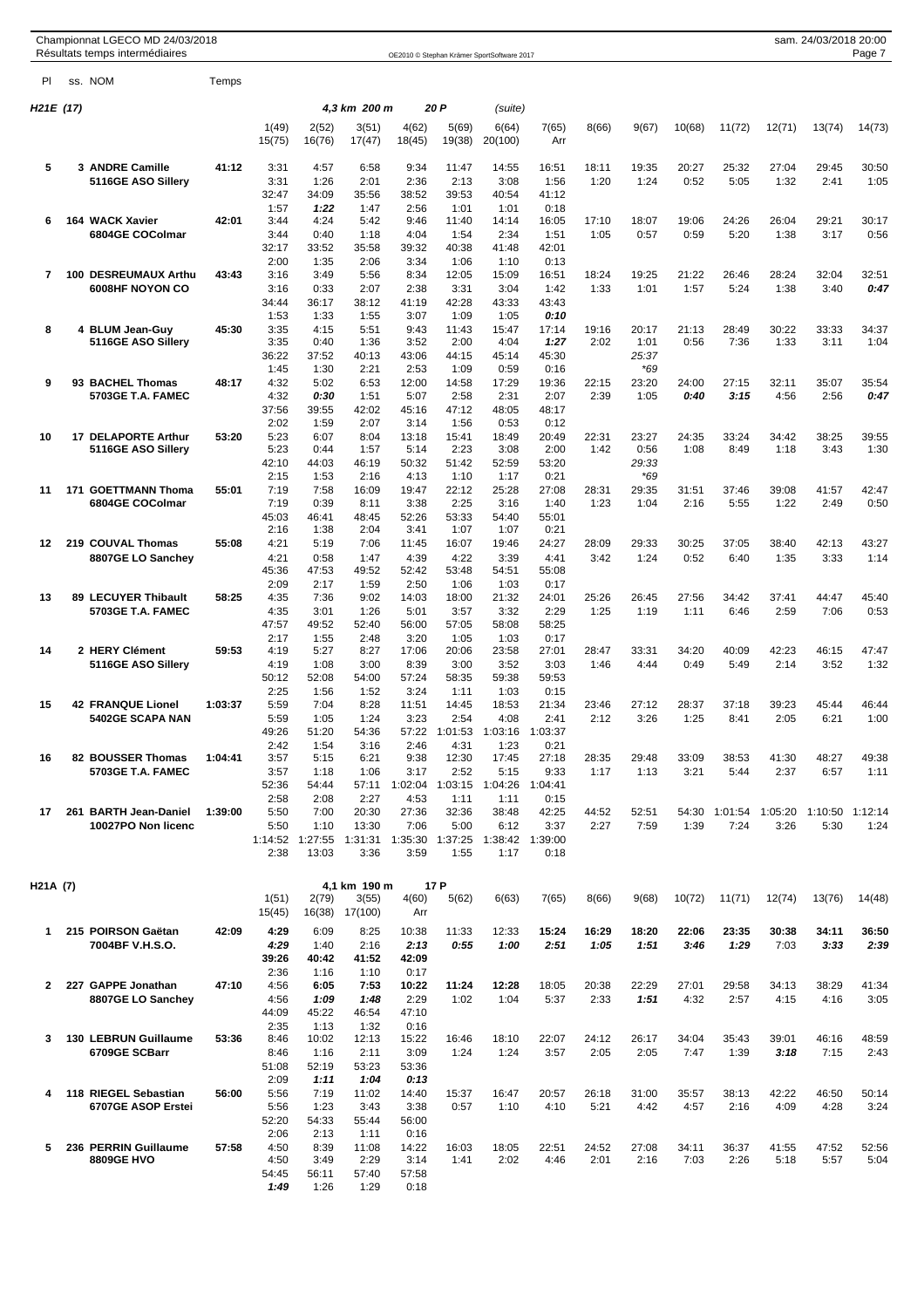|                | Championnat LGECO MD 24/03/2018<br>Résultats temps intermédiaires |         |                                       |                                        |                                        |                                        |                        | OE2010 © Stephan Krämer SportSoftware 2017 |                         |               |                 |                  |                 |                 | sam. 24/03/2018 20:00 | Page 8          |
|----------------|-------------------------------------------------------------------|---------|---------------------------------------|----------------------------------------|----------------------------------------|----------------------------------------|------------------------|--------------------------------------------|-------------------------|---------------|-----------------|------------------|-----------------|-----------------|-----------------------|-----------------|
| PI             | ss. NOM                                                           | Temps   |                                       |                                        |                                        |                                        |                        |                                            |                         |               |                 |                  |                 |                 |                       |                 |
| H21A (7)       |                                                                   |         |                                       |                                        | 4,1 km 190 m                           |                                        | 17 P                   | (suite)                                    |                         |               |                 |                  |                 |                 |                       |                 |
|                |                                                                   |         | 1(51)<br>15(45)                       | 2(79)<br>16(38)                        | 3(55)<br>17(100)                       | 4(60)<br>Arr                           | 5(62)                  | 6(63)                                      | 7(65)                   | 8(66)         | 9(68)           | 10(72)           | 11(71)          | 12(74)          | 13(76)                | 14(48)          |
| 6              | 254 KINTZ Matthieu<br>10002PO Non licenc                          | 1:29:55 | 9:19<br>9:19<br>1:26:49               | 10:55<br>1:36<br>1:28:32               | 15:00<br>4:05<br>1:29:39               | 29:35<br>14:35<br>1:29:55              | 32:13<br>2:38          | 35:20<br>3:07                              | 39:27<br>4:07           | 43:08<br>3:41 | 49:38<br>6:30   | 1:01:21<br>11:43 | 1:04:15<br>2:54 | 1:11:41<br>7:26 | 1:20:14<br>8:33       | 1:23:44<br>3:30 |
|                |                                                                   |         | 3:05                                  | 1:43                                   | 1:07                                   | 0:16                                   |                        |                                            |                         |               |                 |                  |                 |                 |                       |                 |
|                | 252 LEFEVRE Théo<br>8812GE O'ZONE 88                              | bandon  | -----                                 | -----<br>                              | -----                                  | -----<br>1:52:45<br>1:52:45            |                        |                                            |                         |               |                 |                  |                 |                 |                       |                 |
| H35 (4)        |                                                                   |         | 1(51)<br>15(45)                       | 2(79)<br>16(38)                        | 4,1 km 190 m<br>3(55)<br>17(100)       | 17 P<br>4(60)<br>Arr                   | 5(62)                  | 6(63)                                      | 7(65)                   | 8(66)         | 9(68)           | 10(72)           | 11(71)          | 12(74)          | 13(76)                | 14(48)          |
| 1              | 6 PUEL Frédéric<br>5116GE ASO Sillery                             | 54:46   | 8:39<br>8:39<br>52:20<br>1:51         | 9:59<br>1:20<br>53:37<br>1:17          | 12:01<br>2:02<br>54:33<br>0:56         | 14:32<br>2:31<br>54:46<br>0:13         | 16:23<br>1:51          | 18:11<br>1:48                              | 21:41<br>3:30           | 23:16<br>1:35 | 24:56<br>1:40   | 30:50<br>5:54    | 33:17<br>2:27   | 36:40<br>3:23   | 47:43<br>11:03        | 50:29<br>2:46   |
| $\mathbf{2}$   | 157 POISEAU Vincent<br><b>6803GE COMulhous</b>                    | 1:24:11 | 13:10<br>13:10<br>1:20:25<br>2:29     | 14:22<br>1:12<br>1:22:13<br>1:48       | 20:19<br>5:57<br>1:23:52<br>1:39       | 23:19<br>3:00<br>1:24:11<br>0:19       | 27:14<br>3:55          | 28:54<br>1:40                              | 32:26<br>3:32           | 34:41<br>2:15 | 39:30<br>4:49   | 53:09<br>13:39   | 55:38<br>2:29   | 1:01:07<br>5:29 | 1:14:06<br>12:59      | 1:17:56<br>3:50 |
|                | 178 BASTIEN Thomas<br>6804GE COColmar                             | pm      | 7:35<br>7:35<br>1:07:20<br>3:12       | 10:37<br>3:02<br>1:09:37<br>2:17       | 13:43<br>3:06<br>1:11:28<br>1:51       | -----<br>1:12:01<br>0:33               | 19:04<br>5:21          | 21:06<br>2:02                              | 25:33<br>4:27           | 27:46<br>2:13 | 31:11<br>3:25   | 42:39<br>11:28   | 44:58<br>2:19   | 49:28<br>4:30   | 59:27<br>9:59         | 1:04:08<br>4:41 |
|                | 131 MATTER Julien<br>6803GE COMulhous                             | pm      | 8:39<br>8:39<br>1:26:46<br>3:19       | 9:46<br>1:07<br>1:29:22<br>2:36        | 12:58<br>3:12<br>1:30:55<br>1:33       | 19:15<br>6:17<br>1:31:14<br>0:19       | 20:42<br>1:27          | 22:55<br>2:13<br>1:30:55<br>$*100$         | 28:43<br>5:48           | 31:24<br>2:41 | 34:00<br>2:36   | 47:46<br>13:46   | 50:16<br>2:30   | -----           | 1:19:57<br>29:41      | 1:23:27<br>3:30 |
| H40 (9)        |                                                                   |         |                                       |                                        | 3,7 km 180 m                           | 17 P                                   |                        |                                            |                         |               |                 |                  |                 |                 |                       |                 |
|                |                                                                   |         | 1(50)<br>15(45)                       | 2(52)<br>16(44)                        | 3(55)<br>17(100)                       | 4(62)<br>Arr                           | 5(63)                  | 6(65)                                      | 7(66)                   | 8(67)         | 9(69)           | 10(72)           | 11(61)          | 12(75)          | 13(76)                | 14(47)          |
| 1              | 166 DALIBARD Nicolas<br>6804GE COColmar                           | 41:27   | 4:30<br>4:30<br>38:48                 | 5:07<br>0:37<br>39:58                  | 7:34<br>2:27<br>41:11                  | 10:20<br>2:46<br>41:27                 | 11:31<br>1:11          | 16:07<br>4:36                              | 17:33<br>1:26           | 18:43<br>1:10 | 22:53<br>4:10   | 24:38<br>1:45    | 28:01<br>3:23   | 30:22<br>2:21   | 32:19<br>1:57         | 35:17<br>2:58   |
| 2              | 247 VUILLEMARD Jérém<br>8812GE O'ZONE 88                          | 41:35   | 3:31<br>6:19<br>6:19<br>39:16<br>3:20 | 1:10<br>7:10<br>0:51<br>40:11<br>0:55  | 1:13<br>9:23<br>2:13<br>41:14<br>1:03  | 0:16<br>12:02<br>2:39<br>41:35<br>0:21 | 13:33<br>1:31          | 18:28<br>4:55                              | 19:37<br>1:09           | 20:44<br>1:07 | 25:56<br>5:12   | 27:21<br>1:25    | 30:08<br>2:47   | 32:03<br>1:55   | 33:57<br>1:54         | 35:56<br>1:59   |
| 3              | 139 HARNIST Mathieu<br><b>6803GE COMulhous</b>                    | 41:50   | 4:12<br>4:12<br>39:47                 | 4:54<br>0:42<br>40:39                  | 10:33<br>5:39<br>41:32                 | 12:51<br>2:18<br>41:50                 | 15:16<br>2:25          | 18:35<br>3:19<br>22:01                     | 19:51<br>1:16           | 23:19<br>3:28 | 27:09<br>3:50   | 28:33<br>1:24    | 31:15<br>2:42   | 33:36<br>2:21   | 35:10<br>1:34         | 37:07<br>1:57   |
| 4              | <b>132 MARCHAND Christo</b><br>6803GE COMulhous                   | 45:40   | 2:40<br>8:26<br>8:26<br>43:05         | 0:52<br>8:59<br>0:33<br>44:04          | 0:53<br>11:51<br>2:52<br>45:20         | 0:18<br>15:03<br>3:12<br>45:40         | 16:09<br>1:06          | $*68$<br>20:15<br>4:06                     | 21:30<br>1:15           | 22:57<br>1:27 | 27:42<br>4:45   | 29:16<br>1:34    | 32:04<br>2:48   | 35:00<br>2:56   | 36:49<br>1:49         | 39:33<br>2:44   |
| 5              | 67 DEVILLE Bruno<br>5702GE CSAG METZ                              | 48:26   | 3:32<br>5:07<br>5:07<br>46:17         | 0:59<br>5:53<br>0:46<br>47:13          | 1:16<br>9:09<br>3:16<br>48:09          | 0:20<br>12:24<br>3:15<br>48:26         | 14:17<br>1:53          | 17:45<br>3:28                              | 20:08<br>2:23           | 21:29<br>1:21 | 30:38<br>9:09   | 33:01<br>2:23    | 36:00<br>2:59   | 38:38<br>2:38   | 40:44<br>2:06         | 42:57<br>2:13   |
| 6              | 34 PECHSTEIN Ulrich<br>5402GE SCAPA NAN                           | 49:44   | 3:20<br>7:01<br>7:01<br>47:23         | 0:56<br>7:49<br>0:48<br>48:20          | 0:56<br>10:14<br>2:25<br>49:26         | 0:17<br>12:57<br>2:43<br>49:44         | 15:13<br>2:16          | 19:06<br>3:53<br>5:55                      | 20:25<br>1:19           | 23:04<br>2:39 | 27:40<br>4:36   | 29:05<br>1:25    | 36:14<br>7:09   | 38:41<br>2:27   | 40:43<br>2:02         | 43:06<br>2:23   |
| $\overline{7}$ | 218 BARTHELEMY Chris<br>8807GE LO Sanchey                         | 50:15   | 4:17<br>9:34<br>9:34<br>48:08         | 0:57<br>13:11<br>3:37<br>49:07         | 1:06<br>16:15<br>3:04<br>49:59         | 0:18<br>19:43<br>3:28<br>50:15         | 21:15<br>1:32          | $*51$<br>24:13<br>2:58                     | 25:48<br>1:35           | 28:05<br>2:17 | 33:09<br>5:04   | 35:00<br>1:51    | 38:03<br>3:03   | 40:47<br>2:44   | 42:40<br>1:53         | 44:50<br>2:10   |
| 8              | 25 ZIMMERMANN David<br>5402GE SCAPA NAN                           | 58:06   | 3:18<br>9:29<br>9:29<br>55:12<br>3:10 | 0:59<br>10:47<br>1:18<br>56:50<br>1:38 | 0:52<br>16:17<br>5:30<br>57:50<br>1:00 | 0:16<br>19:20<br>3:03<br>58:06<br>0:16 | 21:34<br>2:14          | 25:09<br>3:35                              | 26:30<br>1:21           | 29:33<br>3:03 | 34:12<br>4:39   | 35:41<br>1:29    | 44:29<br>8:48   | 47:05<br>2:36   | 49:46<br>2:41         | 52:02<br>2:16   |
|                | 258 DUNKEL Alexander<br>10024PO Non licenc                        | bandon  | 40:08<br>40:08<br>-----               | 43:01<br>2:53<br>-----                 | 47:43<br>4:42<br>-----                 | 2:42:48<br>58:28                       | $--- 1:15:08$<br>27:25 | 1:25:51<br>10:43                           | 1:32:06 1:33:41<br>6:15 | 1:35          | 1:41:30<br>7:49 | 1:44:20<br>2:50  | -----           |                 |                       |                 |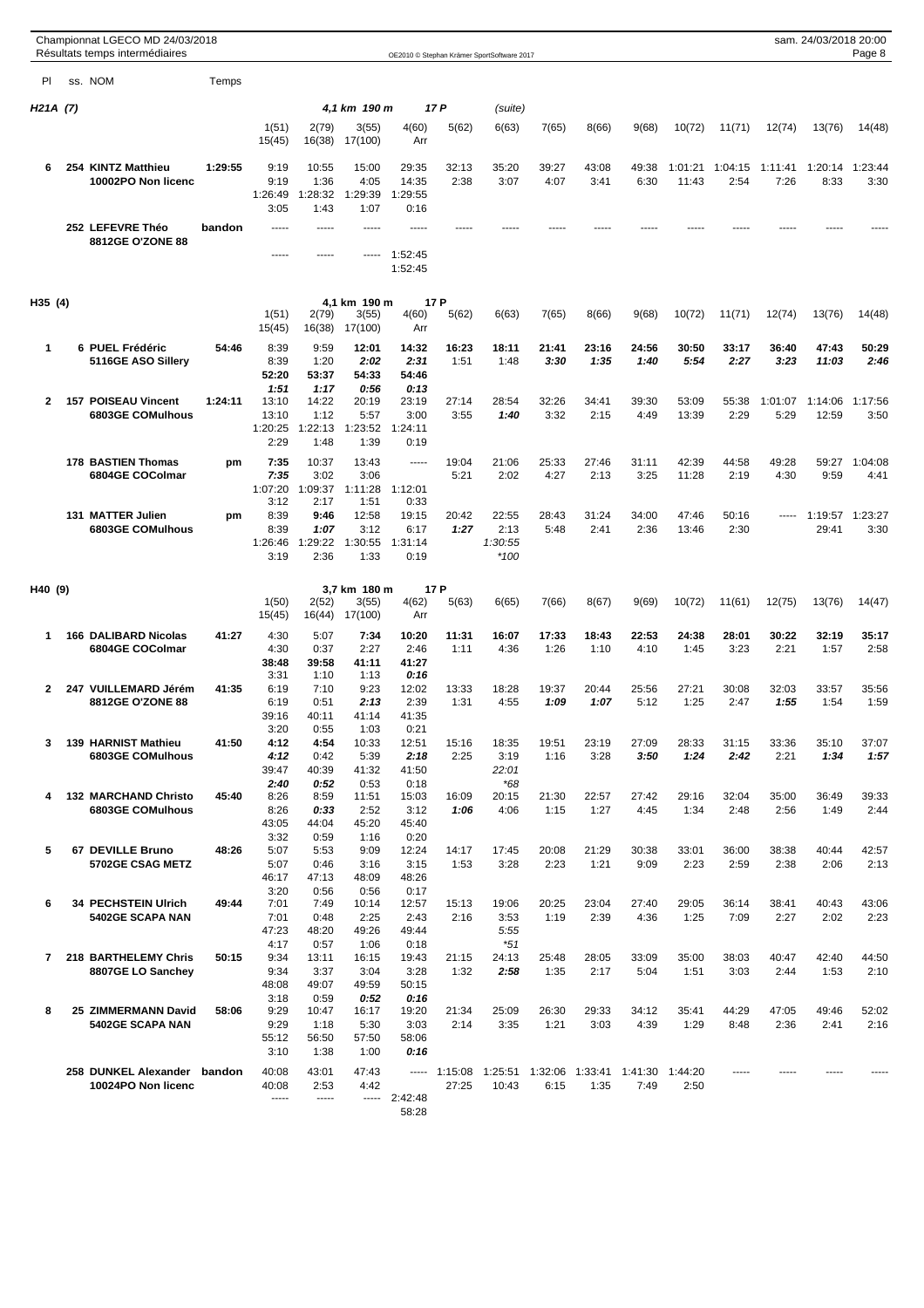|          |     | Championnat LGECO MD 24/03/2018<br>Résultats temps intermédiaires |         |                 |                         |                  | OE2010 © Stephan Krämer SportSoftware 2017 |               |               |               |                |               |               |               |                 | sam. 24/03/2018 20:00 | Page 9        |
|----------|-----|-------------------------------------------------------------------|---------|-----------------|-------------------------|------------------|--------------------------------------------|---------------|---------------|---------------|----------------|---------------|---------------|---------------|-----------------|-----------------------|---------------|
| PI       |     | ss. NOM                                                           | Temps   |                 |                         |                  |                                            |               |               |               |                |               |               |               |                 |                       |               |
| H45 (18) |     |                                                                   |         |                 |                         | 3,7 km 180 m     |                                            | 17 P          |               |               |                |               |               |               |                 |                       |               |
|          |     |                                                                   |         | 1(50)<br>15(45) | 2(52)<br>16(44)         | 3(55)<br>17(100) | 4(62)<br>Arr                               | 5(63)         | 6(65)         | 7(66)         | 8(67)          | 9(69)         | 10(72)        | 11(61)        | 12(75)          | 13(76)                | 14(47)        |
| 1        | 161 | <b>POULAIN Antoine</b>                                            | 38:50   | 4:20            | 4:57                    | 8:17             | 11:52                                      | 13:48         | 18:10         | 19:29         | 20:20          | 23:53         | 25:05         | 27:38         | 29:23           | 31:39                 | 33:55         |
|          |     | 6804GE COColmar                                                   |         | 4:20<br>37:04   | 0:37<br>37:50           | 3:20<br>38:36    | 3:35<br>38:50                              | 1:56          | 4:22          | 1:19          | 0:51           | 3:33          | 1:12          | 2:33          | 1:45            | 2:16                  | 2:16          |
|          |     |                                                                   |         | 3:09            | 0.46                    | 0:46             | 0:14                                       |               |               |               |                |               |               |               |                 |                       |               |
| 2        |     | 232 ZENEVRE Manuel<br><b>8809GE HVO</b>                           | 44:02   | 4:41            | 5:47                    | 8:40<br>2:53     | 11:25<br>2:45                              | 12:34<br>1:09 | 16:31<br>3:57 | 18:09<br>1:38 | 19:40<br>1:31  | 24:08<br>4:28 | 25:43<br>1:35 | 30:22<br>4:39 | 33:13<br>2:51   | 35:29<br>2:16         | 37:43<br>2:14 |
|          |     |                                                                   |         | 4:41<br>41:20   | 1:06<br>42:21           | 43:42            | 44:02                                      |               |               |               |                |               |               |               |                 |                       |               |
|          |     |                                                                   |         | 3:37            | 1:01                    | 1:21             | 0:20                                       |               |               |               |                |               |               |               |                 |                       |               |
| 3        |     | 18 GORGUE Jean<br>5116GE ASO Sillery                              | 46:13   | 5:14<br>5:14    | 6:14<br>1:00            | 9:55<br>3:41     | 12:47<br>2:52                              | 14:40<br>1:53 | 18:05<br>3:25 | 20:11<br>2:06 | 21:25<br>1:14  | 26:45<br>5:20 | 28:26<br>1:41 | 31:34<br>3:08 | 33:57<br>2:23   | 37:03<br>3:06         | 40:29<br>3:26 |
|          |     |                                                                   |         | 43:50           | 45:02                   | 45:57            | 46:13                                      |               |               |               |                |               |               |               |                 |                       |               |
|          |     |                                                                   |         | 3:21            | 1:12                    | 0:55             | 0:16                                       |               |               |               |                |               |               |               |                 |                       |               |
| 4        |     | 33 MARSOT Romain<br>5402GE SCAPA NAN                              | 47:39   | 8:32<br>8:32    | 9:01<br>0.29            | 12:40<br>3:39    | 15:53<br>3:13                              | 18:33<br>2:40 | 22:02<br>3:29 | 23:21<br>1:19 | 24:28<br>1:07  | 29:03<br>4:35 | 30:44<br>1:41 | 33:48<br>3:04 | 36:12<br>2:24   | 39:05<br>2:53         | 40:55<br>1:50 |
|          |     |                                                                   |         | 45:11           | 46:10                   | 47:17            | 47:39                                      |               |               |               |                |               |               |               |                 |                       |               |
| 5        |     | 242 GEROMEY J-Pierre                                              | 49:05   | 4:16            | 0:59                    | 1:07             | 0:22                                       |               |               |               |                |               |               |               |                 |                       |               |
|          |     | <b>8809GE HVO</b>                                                 |         | 6:30<br>6:30    | 7:19<br>0:49            | 10:04<br>2:45    | 13:16<br>3:12                              | 15:27<br>2:11 | 19:03<br>3:36 | 20:59<br>1:56 | 22:44<br>1:45  | 28:08<br>5:24 | 29:54<br>1:46 | 34:07<br>4:13 | 36:52<br>2:45   | 38:52<br>2:00         | 41:29<br>2:37 |
|          |     |                                                                   |         | 46:34           | 47:47                   | 48:42            | 49:05                                      |               |               |               |                |               |               |               |                 |                       |               |
| 6        |     | 159 MOLL David                                                    | 49:52   | 5:05<br>6:13    | 1:13<br>8:01            | 0:55<br>11:50    | 0:23<br>15:07                              | 16:21         | 21:13         | 23:11         | 24:23          | 29:20         | 31:32         | 34:35         | 37:19           | 40:22                 | 42:44         |
|          |     | 6804GE COColmar                                                   |         | 6:13            | 1:48                    | 3:49             | 3:17                                       | 1:14          | 4:52          | 1:58          | 1:12           | 4:57          | 2:12          | 3:03          | 2:44            | 3:03                  | 2:22          |
|          |     |                                                                   |         | 47:22           | 48:17                   | 49:30            | 49:52                                      |               |               |               |                |               |               |               |                 |                       |               |
| 7        |     | 198 RENAUD Bernard                                                | 49:56   | 4:38<br>5:26    | 0:55<br>6:16            | 1:13<br>10:00    | 0:22<br>12:54                              | 16:31         | 20:07         | 21:49         | 23:09          | 28:15         | 30:25         | 33:47         | 37:11           | 39:50                 | 42:08         |
|          |     | 6806GE COBuhl.Flo                                                 |         | 5:26            | 0:50                    | 3:44             | 2:54                                       | 3:37          | 3:36          | 1:42          | 1:20           | 5:06          | 2:10          | 3:22          | 3:24            | 2:39                  | 2:18          |
|          |     |                                                                   |         | 46:38<br>4:30   | 48:02<br>1:24           | 49:35<br>1:33    | 49:56<br>0:21                              |               |               |               |                |               |               |               |                 |                       |               |
| 8        |     | <b>141 ODERMATT Alex</b>                                          | 51:18   | 6:05            | 11:02                   | 13:36            | 16:49                                      | 17:49         | 22:29         | 24:31         | 26:20          | 33:01         | 34:32         | 38:01         | 40:05           | 43:22                 | 45:24         |
|          |     | <b>6803GE COMulhous</b>                                           |         | 6:05            | 4:57                    | 2:34             | 3:13                                       | 1:00          | 4:40          | 2:02          | 1:49           | 6:41          | 1:31          | 3:29          | 2:04            | 3:17                  | 2:02          |
|          |     |                                                                   |         | 48:43<br>3:19   | 49:51<br>1:08           | 50:56<br>1:05    | 51:18<br>0:22                              |               |               |               |                |               |               |               |                 |                       |               |
| 9        |     | 259 König Stefan                                                  | 51:38   | 9:08            | 9:53                    | 12:28            | 16:28                                      | 17:23         | 20:32         | 21:57         | 24:59          | 29:39         | 30:50         | 33:58         | 38:01           | 39:45                 | 44:11         |
|          |     | 10025PO OLG Orten                                                 |         | 9:08            | 0:45                    | 2:35             | 4:00                                       | 0:55          | 3:09          | 1:25          | 3:02           | 4:40          | 1:11          | 3:08          | 4:03            | 1:44                  | 4:26          |
|          |     |                                                                   |         | 49:20<br>5:09   | 50:12<br>0:52           | 51:18<br>1:06    | 51:38<br>0:20                              |               |               |               |                |               |               |               |                 |                       |               |
| 10       |     | 97 FROELICHER Vince                                               | 52:17   | 8:38            | 11:17                   | 14:36            | 18:05                                      | 19:22         | 22:07         | 25:38         | 26:51          | 31:18         | 32:53         | 38:44         | 41:31           | 44:02                 | 46:02         |
|          |     | 5703GE T.A. FAMEC                                                 |         | 8:38            | 2:39                    | 3:19             | 3:29                                       | 1:17          | 2:45          | 3:31          | 1:13           | 4:27          | 1:35          | 5:51          | 2:47            | 2:31                  | 2:00          |
|          |     |                                                                   |         | 49:51<br>3:49   | 51:04<br>1:13           | 52:01<br>0:57    | 52:17<br>0:16                              |               |               |               |                |               |               |               |                 |                       |               |
| 11       |     | <b>10 SCHNEIDER Christ</b>                                        | 54:10   | 5:42            | 6:19                    | 9:27             | 12:19                                      | 15:02         | 17:47         | 20:18         | 21:33          | 26:57         | 29:42         | 33:00         | 35:10           | 40:39                 | 48:55         |
|          |     | 5116GE ASO Sillery                                                |         | 5:42<br>51:57   | 0:37<br>52:59           | 3:08<br>53:55    | 2:52<br>54:10                              | 2:43          | 2:45          | 2:31          | 1:15           | 5:24          | 2:45          | 3:18          | 2:10            | 5:29                  | 8:16          |
|          |     |                                                                   |         | 3:02            | 1:02                    | 0:56             | 0:15                                       |               |               |               |                |               |               |               |                 |                       |               |
| 12       |     | <b>74 PINEAU Laurent</b>                                          | 55:32   | 5:39            | 8:36                    | 24:15            | 26:20                                      | 28:23         | 32:12         | 33:29         | 34:25          | 38:27         | 39:41         | 42:09         | 43:57           | 48:22                 | 50:29         |
|          |     | 5702GE CSAG METZ                                                  |         | 5:39<br>53:23   | 2:57<br>54:16           | 15:39<br>55:13   | 2:05<br>55:32                              | 2:03          | 3:49          | 1:17          | 0:56           | 4:02          | 1:14          | 2:28          | 1:48            | 4:25                  | 2:07          |
|          |     |                                                                   |         | 2:54            | 0:53                    | 0:57             | 0:19                                       |               |               |               |                |               |               |               |                 |                       |               |
| 13       |     | 21 MARTIN Pascal<br>5402GE SCAPA NAN                              | 57:18   | 5:43<br>5:43    | 6:37<br>0:54            | 12:54<br>6:17    | 16:19<br>3:25                              | 17:45<br>1:26 | 21:54<br>4:09 | 23:51<br>1:57 | 35:40<br>11:49 | 40:13<br>4:33 | 41:56<br>1:43 | 44:52<br>2:56 | 47:20<br>2:28   | 49:36<br>2:16         | 52:10<br>2:34 |
|          |     |                                                                   |         | 55:03           | 55:56                   | 56:57            | 57:18                                      |               |               |               |                |               |               |               |                 |                       |               |
|          |     |                                                                   |         | 2:53            | 0:53                    | 1:01             | 0:21                                       |               |               |               |                |               |               |               |                 |                       |               |
| 13       |     | 99 BOUSSER Philippe<br>5703GE T.A. FAMEC                          | 57:18   | 6:38<br>6:38    | 7:43<br>1:05            | 12:03<br>4:20    | 15:10<br>3:07                              | 17:44<br>2:34 | 22:27<br>4:43 | 24:21<br>1:54 | 25:43<br>1:22  | 31:33<br>5:50 | 33:53<br>2:20 | 38:12<br>4:19 | 42:16<br>4:04   | 44:55<br>2:39         | 47:53<br>2:58 |
|          |     |                                                                   |         | 53:05           | 54:57                   | 56:59            | 57:18                                      |               |               |               |                |               |               |               |                 |                       |               |
| 15       |     | 103 HENRY Stephane                                                | 1:17:45 | 5:12<br>6:19    | 1:52<br>7:09            | 2:02<br>12:37    | 0:19<br>35:11                              | 38:15         | 48:18         | 50:03         | 51:13          | 55:10         |               | 57:03 1:00:16 | 1:03:20         | 1:05:41               | 1:11:14       |
|          |     | <b>6701GE COSE</b>                                                |         | 6:19            | 0:50                    | 5:28             | 22:34                                      | 3:04          | 10:03         | 1:45          | 1:10           | 3:57          | 1:53          | 3:13          | 3:04            | 2:21                  | 5:33          |
|          |     |                                                                   |         |                 | 1:14:49 1:16:13         | 1:17:22          | 1:17:45                                    |               |               |               |                |               |               |               |                 |                       |               |
| 16       |     | 107 HOUDAYER Philipp                                              | 1:18:57 | 3:35<br>10:21   | 1:24<br>13:02           | 1:09<br>17:31    | 0:23<br>21:57                              | 24:10         | 31:01         | 40:12         | 42:08          | 48:25         | 50:41         | 54:27         | 58:10           | 1:06:40 1:12:54       |               |
|          |     | <b>6701GE COSE</b>                                                |         | 10:21           | 2:41                    | 4:29             | 4:26                                       | 2:13          | 6:51          | 9:11          | 1:56           | 6:17          | 2:16          | 3:46          | 3:43            | 8:30                  | 6:14          |
|          |     |                                                                   |         | 3:16            | 1:16:10 1:17:40<br>1:30 | 1:18:41<br>1:01  | 1:18:57                                    |               |               |               |                |               |               |               |                 |                       |               |
|          |     |                                                                   |         |                 |                         |                  | 0:16                                       |               |               |               |                |               |               |               |                 |                       |               |
|          |     | <b>40 VERDENAL Benoit</b><br>5402GE SCAPA NAN                     | pm      | 3:52<br>3:52    | 4:33<br>0:41            | 6:54<br>2:21     | 10:27<br>3:33                              | 11:20<br>0:53 | 14:11<br>2:51 | 17:45<br>3:34 | 20:07<br>2:22  | 24:11<br>4:04 | 25:19<br>1:08 | 27:44<br>2:25 | 29:35<br>1:51   | -----                 | 34:35<br>5:00 |
|          |     |                                                                   |         | 37:32           | 38:21                   | 39:13            | 39:31                                      |               |               |               |                |               |               |               |                 |                       |               |
|          |     | 117 BRYAN James                                                   | abs     | 2:57            | 0:49                    | 0:52             | 0:18                                       |               |               |               |                |               |               |               |                 |                       |               |
|          |     | 6707GE ASOP Erstei                                                |         |                 |                         |                  |                                            |               |               |               |                |               |               |               |                 |                       |               |
| H50 (13) |     |                                                                   |         |                 |                         | 3,3 km 140 m     |                                            | 13 P          |               |               |                |               |               |               |                 |                       |               |
|          |     |                                                                   | 29:50   | 1(52)           | 2(79)                   | 3(62)            | 4(64)                                      | 5(65)         | 6(69)         | 7(72)         | 8(61)          | 9(75)         | 10(50)        | 11(42)        | 12(38)<br>28:40 | 13(100)               | Arr           |
| 1        |     | 102 VILLAR Christophe<br><b>6701GE COSE</b>                       |         | 3:12<br>3:12    | 4:26<br>1:14            | 7:50<br>3:24     | 11:44<br>3:54                              | 13:20<br>1:36 | 15:32<br>2:12 | 17:04<br>1:32 | 19:34<br>2:30  | 21:21<br>1:47 | 25:15<br>3:54 | 26:57<br>1:42 | 1:43            | 29:34<br>0.54         | 29:50<br>0:16 |
| 2        |     | 185 LEGALLAIS J-Luc                                               | 33:39   | 2:50            | 4:27                    | 7:54             | 11:00                                      | 12:55         | 15:49         | 18:25         | 21:37          | 23:45         | 27:41         | 30:02         | 32:13           | 33:17                 | 33:39         |
|          |     | 6804GE COColmar                                                   |         | 2:50            | 1:37                    | 3:27             | 3:06                                       | 1:55          | 2:54          | 2:36          | 3:12           | 2:08          | 3:56          | 2:21          | 2:11            | 1:04                  | 0:22          |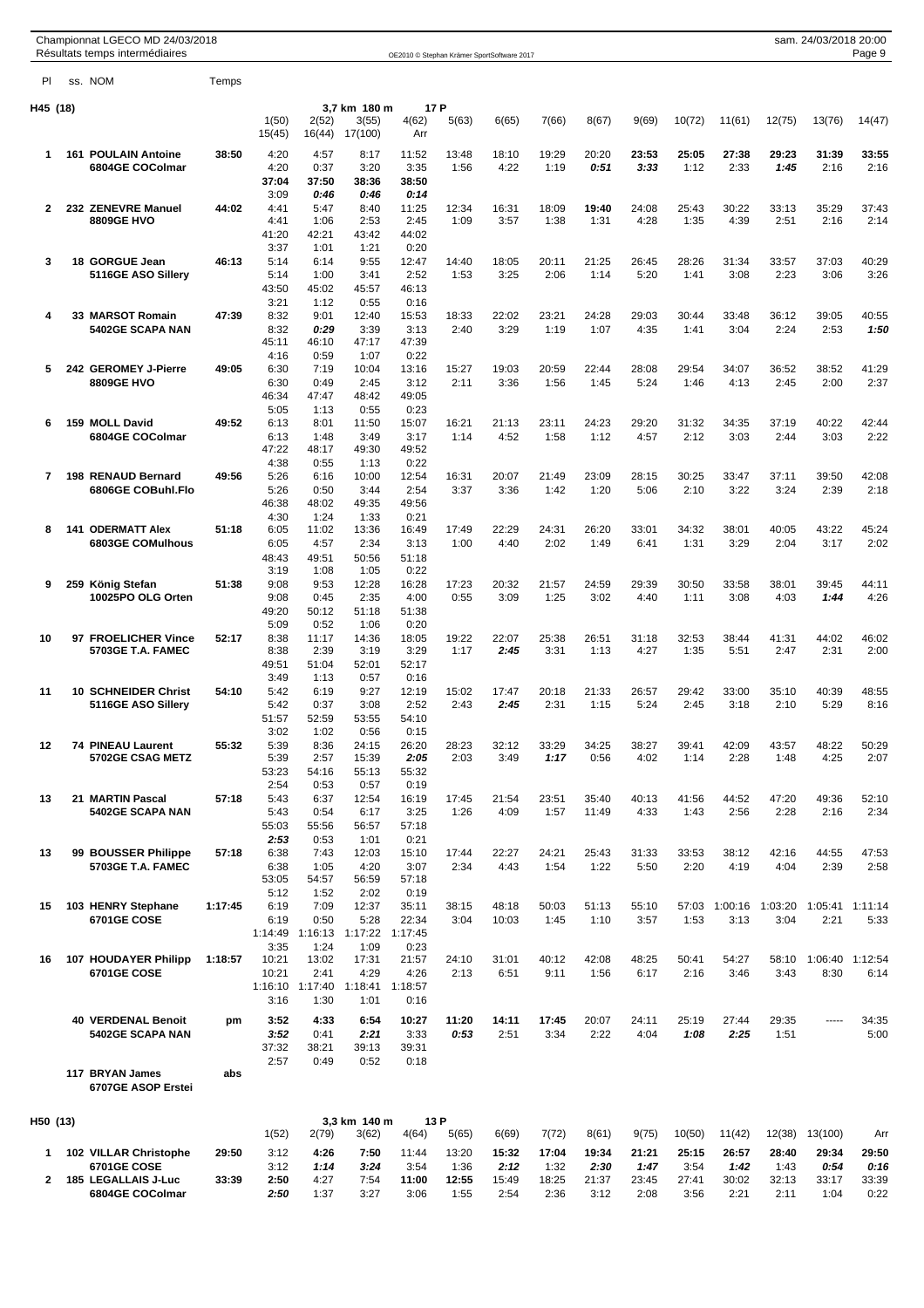| Championnat LGECO MD 24/03/201 |  |  |
|--------------------------------|--|--|
|                                |  |  |

| PI.            |               | ss. NOM                                        | Temps   |                |               |                       |                 |                 |                 |                 |                 |                  |                  |                 |                  |                 |                 |
|----------------|---------------|------------------------------------------------|---------|----------------|---------------|-----------------------|-----------------|-----------------|-----------------|-----------------|-----------------|------------------|------------------|-----------------|------------------|-----------------|-----------------|
| H50 (13)       |               |                                                |         |                |               | 3,3 km 140 m          |                 | 13 P            | (suite)         |                 |                 |                  |                  |                 |                  |                 |                 |
|                |               |                                                |         | 1(52)          | 2(79)         | 3(62)                 | 4(64)           | 5(65)           | 6(69)           | 7(72)           | 8(61)           | 9(75)            | 10(50)           | 11(42)          | 12(38)           | 13(100)         | Arr             |
| 3              |               | <b>190 COLIN Franck</b>                        | 34:05   | 3:52           | 9:06          | 12:41                 | 15:15           | 17:06           | 19:42           | 21:08           | 23:44           | 25:35            | 29:14            | 31:07           | 32:48            | 33:49           | 34:05           |
|                |               | 6806GE COBuhl.Flo                              |         | 3:52           | 5:14          | 3:35                  | 2:34            | 1:51            | 2:36            | 1:26            | 2:36            | 1:51             | 3:39             | 1:53            | 1:41             | 1:01            | 0:16            |
| 4              |               | 263 KOSCH Christian<br>10028PO OLV Stein       | 39:04   | 8:50<br>8:50   | 10:41<br>1:51 | 14:28<br>3:47         | 17:22<br>2:54   | 19:13<br>1:51   | 21:57<br>2:44   | 23:23<br>1:26   | 26:03<br>2:40   | 28:06<br>2:03    | 32:04<br>3:58    | 35:01<br>2:57   | 37:15<br>2:14    | 38:45<br>1:30   | 39:04<br>0:19   |
| 5              |               | <b>184 LATASTE Pierre</b><br>6804GE COColmar   | 39:31   | 9:04<br>9:04   | 10:29<br>1:25 | 14:06<br>3:37         | 16:57<br>2:51   | 19:00<br>2:03   | 21:41<br>2:41   | 24:17<br>2:36   | 27:26<br>3:09   | 30:02<br>2:36    | 34:09<br>4:07    | 36:07<br>1:58   | 38:06<br>1:59    | 39:15<br>1:09   | 39:31<br>0:16   |
| 6              |               | 167 TIREZ Guy                                  | 41:24   | 4:37           | 7:04          | 10:58                 | 15:36           | 17:01           | 21:10           | 22:54           | 25:43           | 28:04            | 31:58            | 37:42           | 39:53            | 41:04           | 41:24           |
|                |               | 6804GE COColmar                                |         | 4:37           | 2:27          | 3:54                  | 4:38            | 1:25            | 4:09            | 1:44            | 2:49            | 2:21             | 3:54             | 5:44            | 2:11             | 1:11            | 0:20            |
| 7              |               | 212 HANAUER Jean Mari<br>6806GE COBuhl.Flo     | 43:52   | 6:53<br>6:53   | 8:23<br>1:30  | 12:17<br>3:54         | 15:53<br>3:36   | 18:29<br>2:36   | 22:59<br>4:30   | 24:41<br>1:42   | 29:16<br>4:35   | 31:21<br>2:05    | 35:21<br>4:00    | 38:42<br>3:21   | 41:57<br>3:15    | 43:29<br>1:32   | 43:52<br>0:23   |
| 8              |               | 208 DOTT Pascal                                | 44:07   | 4:59           | 6:40          | 11:27                 | 16:14           | 19:13           | 23:08           | 25:13           | 29:00           | 31:42            | 36:02            | 39:23           | 42:26            | 43:46           | 44:07           |
| 9              |               | 6806GE COBuhl.Flo<br>19 GUENIN Olivier         | 44:54   | 4:59<br>5:00   | 1:41<br>6:40  | 4:47<br>11:45         | 4:47<br>16:55   | 2:59<br>19:58   | 3:55<br>23:45   | 2:05<br>26:01   | 3:47<br>30:01   | 2:42<br>33:26    | 4:20<br>37:54    | 3:21<br>40:43   | 3:03<br>43:16    | 1:20<br>44:34   | 0:21<br>44:54   |
|                |               | 5116GE ASO Sillery                             |         | 5:00           | 1:40          | 5:05                  | 5:10            | 3:03            | 3:47            | 2:16            | 4:00            | 3:25             | 4:28             | 2:49            | 2:33             | 1:18            | 0:20            |
| 10             |               | 116 WITZEL Michael<br>6707GE ASOP Erstei       | 48:08   | 5:28<br>5:28   | 11:22<br>5:54 | 19:38<br>8:16         | 24:00<br>4:22   | 26:37<br>2:37   | 30:07<br>3:30   | 31:46<br>1:39   | 34:52<br>3:06   | 38:06<br>3:14    | 42:08<br>4:02    | 44:21<br>2:13   | 46:41<br>2:20    | 47:49<br>1:08   | 48:08<br>0:19   |
| 11             |               | <b>48 DUFRENOY Olivier</b>                     | 49:14   | 5:07           | 6:49          | 11:55                 | 20:05           | 22:34           | 25:54           | 28:03           | 34:10           | 38:03            | 42:03            | 45:09           | 47:46            | 48:56           | 49:14           |
| 12             |               | 5407GE SO Lunevill<br>119 FINOCCHIO J-Luc      | 58:06   | 5:07<br>5:50   | 1:42<br>11:59 | 5:06<br>19:41         | 8:10<br>25:05   | 2:29<br>27:38   | 3:20<br>32:10   | 2:09<br>34:20   | 6:07<br>39:54   | 3:53<br>44:49    | 4:00<br>49:57    | 3:06<br>53:02   | 2:37<br>56:17    | 1:10<br>57:45   | 0:18<br>58:06   |
|                |               | 6707GE ASOP Erstei                             |         | 5:50           | 6:09          | 7:42                  | 5:24            | 2:33            | 4:32            | 2:10            | 5:34            | 4:55             | 5:08             | 3:05            | 3:15             | 1:28            | 0:21            |
| 13             |               | 203 BALD Eric<br>6806GE COBuhl.Flo             | 58:08   | 8:19<br>8:19   | 11:06<br>2:47 | 19:18<br>8:12         | 24:02<br>4:44   | 26:42<br>2:40   | 33:28<br>6:46   | 36:02<br>2:34   | 40:05<br>4:03   | 44:08<br>4:03    | 49:33<br>5:25    | 52:44<br>3:11   | 56:02<br>3:18    | 57:41<br>1:39   | 58:08<br>0:27   |
|                |               |                                                |         |                |               |                       |                 |                 |                 |                 |                 |                  |                  |                 |                  |                 |                 |
| H55 (7)        |               |                                                |         | 1(52)          | 2(79)         | 3,3 km 140 m<br>3(62) | 13 P<br>4(64)   | 5(65)           | 6(69)           | 7(72)           | 8(61)           | 9(75)            | 10(50)           | 11(42)          | 12(38)           | 13(100)         | Arr             |
| 1              |               | 153 JOLY Thierry                               | 41:32   | 7:23           | 9:12          | 13:53                 | 18:07           | 20:26           | 23:33           | 25:13           | 28:39           | 30:56            | 34:37            | 37:55           | 40:03            | 41:17           | 41:32           |
|                |               | 6803GE COMulhous                               |         | 7:23           | 1:49          | 4:41                  | 4:14            | 2:19            | 3:07            | 1:40            | 3:26            | 2:17             | 3:41             | 3:18            | 2:08             | 1:14            | 0:15            |
| $\mathbf{2}$   |               | <b>41 BARBELIN Francis</b><br>5402GE SCAPA NAN | 42:03   | 4:57<br>4:57   | 8:02<br>3:05  | 13:08<br>5:06         | 15:58<br>2:50   | 18:06<br>2:08   | 22:05<br>3:59   | 23:48<br>1:43   | 27:33<br>3:45   | 30:42<br>3:09    | 34:30<br>3:48    | 37:41<br>3:11   | 40:26<br>2:45    | 41:47<br>1:21   | 42:03<br>0:16   |
| 3              |               | 70 MORLON J-Francoi                            | 49:32   | 4:30           | 7:44          | 12:33                 | 15:25           | 17:41           | 23:39           | 26:55           | 32:57           | 35:30            | 42:55            | 45:08           | 47:53            | 49:16           | 49:32           |
|                |               | 5702GE CSAG METZ                               |         | 4:30           | 3:14          | 4:49                  | 2:52            | 2:16            | 5:58            | 3:16            | 6:02            | 2:33             | 7:25             | 2:13            | 2:45             | 1:23            | 0:16            |
| 4              |               | <b>45 MAHLER Georges</b><br>5402GE SCAPA NAN   | 50:06   | 6:08<br>6:08   | 12:20<br>6:12 | 19:43<br>7:23         | 23:22<br>3:39   | 25:59<br>2:37   | 29:17<br>3:18   | 31:11<br>1:54   | 36:14<br>5:03   | 39:25<br>3:11    | 43:30<br>4:05    | 46:12<br>2:42   | 48:31<br>2:19    | 49:46<br>1:15   | 50:06<br>0:20   |
| 5              |               | 165 GOETTMANN Jean-P<br>6804GE COColmar        | 1:11:42 | 7:20<br>7:20   | 9:41<br>2:21  | 15:14<br>5:33         | 23:23<br>8:09   | 26:52<br>3:29   | 32:05<br>5:13   | 36:31<br>4:26   | 41:44<br>5:13   | 46:48<br>5:04    | 1:01:41<br>14:53 | 1:05:26<br>3:45 | 1:09:03<br>3:37  | 1:11:10<br>2:07 | 1:11:42<br>0:32 |
| 6              |               | 91 HOFF Olivier                                | 1:18:46 | 19:12          | 21:24         | 36:39                 | 41:59           | 45:21           | 50:05           | 53:14           | 58:30           | 1:03:29          | 1:08:20          | 1:12:35         | 1:16:52          | 1:18:27         | 1:18:46         |
|                |               | 5703GE T.A. FAMEC                              |         | 19:12          | 2:12<br>12:03 | 15:15                 | 5:20            | 3:22            | 4:44            | 3:09            | 5:16            | 4:59             | 4:51             | 4:15            | 4:17             | 1:35            | 0:19            |
|                |               |                                                |         |                | $*79$         |                       |                 |                 |                 |                 |                 |                  |                  |                 |                  |                 |                 |
| 7              |               | 264 KLEMENS Törgen<br>10029PO TV Kippen        | 1:27:52 | 50:49<br>50:49 | 52:49<br>2:00 | 57:41<br>4:52         | 1:04:54<br>7:13 | 1:07:00<br>2:06 | 1:09:47<br>2:47 | 1:11:11<br>1:24 | 1:14:39<br>3:28 | 1:17:21<br>2:42  | 1:21:20<br>3:59  | 1:23:47<br>2:27 | 1:26:07<br>2:20  | 1:27:35<br>1:28 | 1:27:52<br>0:17 |
|                |               |                                                |         |                |               |                       |                 |                 |                 |                 |                 |                  |                  |                 |                  |                 |                 |
| H60 (7)        |               |                                                |         |                |               | 3,0 km 120 m          | 12 P            |                 |                 |                 |                 |                  |                  |                 |                  |                 |                 |
| 1              |               | 27 ALLE Paul                                   | 34:38   | 1(53)<br>4:43  | 2(51)<br>6:40 | 3(60)<br>11:10        | 4(63)           | 5(69)           | 6(72)<br>17:44  | 7(61)<br>21:13  | 8(75)<br>24:11  | 9(49)            | 10(42)<br>31:10  | 11(44)<br>33:17 | 12(100)<br>34:20 | Arr<br>34:38    |                 |
|                |               | <b>5402GE SCAPA NAN</b>                        |         | 4:43           | 1:57          | 4:30                  | 13:22<br>2:12   | 15:56<br>2:34   | 1:48            | 3:29            | 2:58            | 29:15<br>5:04    | 1:55             | 2:07            | 1:03             | 0:18            |                 |
| $\mathbf{2}$   |               | <b>60 GLIKSON Francois</b>                     | 35:13   | 4:40           | 5:40          | 10:25                 | 12:19           | 14:44           | 16:12           | 19:16<br>3:04   | 21:28<br>2:12   | 29:55            | 31:57<br>2:02    | 33:44           | 34:54            | 35:13           |                 |
| 3              |               | 5407GE SO Lunevill<br>29 POGU Philippe         | 35:34   | 4:40<br>4:32   | 1:00<br>5:28  | 4:45<br>9:02          | 1:54<br>10:52   | 2:25<br>13:06   | 1:28<br>14:37   | 17:28           | 20:08           | 8:27<br>28:44    | 31:53            | 1:47<br>33:49   | 1:10<br>35:13    | 0:19<br>35:34   |                 |
| 4              |               | 5402GE SCAPA NAN<br>37 FATH Jean-Marie         | 37:10   | 4:32<br>4:55   | 0:56<br>8:56  | 3:34<br>12:30         | 1:50<br>14:15   | 2:14<br>16:39   | 1:31<br>18:02   | 2:51<br>21:00   | 2:40<br>23:21   | 8:36<br>32:06    | 3:09<br>33:54    | 1:56<br>35:39   | 1:24<br>36:50    | 0:21<br>37:10   |                 |
|                |               | 5402GE SCAPA NAN                               |         | 4:55           | 4:01          | 3:34                  | 1:45            | 2:24            | 1:23            | 2:58            | 2:21            | 8:45             | 1:48             | 1:45            | 1:11             | 0:20            |                 |
| 5              |               | 114 BOTTEMER Christia<br><b>6701GE COSE</b>    | 44:44   | 5:11<br>5:11   | 6:23<br>1:12  | 12:11<br>5:48         | 14:42<br>2:31   | 19:28<br>4:46   | 21:19<br>1:51   | 25:03<br>3:44   | 28:45<br>3:42   | 36:38<br>7:53    | 39:44<br>3:06    | 42:45<br>3:01   | 44:21<br>1:36    | 44:44<br>0:23   |                 |
| 6              |               | 138 MORTELLIER Berna                           | 1:00:35 | 8:06           | 9:02          | 15:53                 | 24:12           | 27:13           | 29:03           | 33:19           | 36:28           | 46:37            | 55:29            | 58:44           | 1:00:08          | 1:00:35         |                 |
| $\overline{7}$ |               | 6803GE COMulhous<br>92 CHEVRIER Christia       | 1:15:05 | 8:06<br>7:20   | 0:56<br>9:03  | 6:51<br>16:05         | 8:19<br>22:09   | 3:01<br>37:03   | 1:50<br>40:35   | 4:16<br>46:26   | 3:09<br>52:25   | 10:09<br>1:02:47 | 8:52<br>1:06:42  | 3:15<br>1:12:11 | 1:24<br>1:14:36  | 0:27<br>1:15:05 |                 |
|                |               | 5703GE T.A. FAMEC                              |         | 7:20           | 1:43          | 7:02                  | 6:04            | 14:54           | 3:32            | 5:51            | 5:59            | 10:22            | 3:55             | 5:29            | 2:25             | 0:29            |                 |
|                |               |                                                |         |                |               |                       |                 |                 |                 |                 |                 |                  |                  |                 |                  |                 |                 |
| H65 (4)        |               |                                                |         | 1(53)          | 2(51)         | 3.0 km 120 m<br>3(60) | 12 P<br>4(63)   | 5(69)           | 6(72)           | 7(61)           | 8(75)           | 9(49)            | 10(42)           | 11(44)          | 12(100)          | Arr             |                 |
| 1              |               | 78 CORDIER Jacques                             | 37:47   | 9:54           | 10:41         | 14:19                 | 17:13           | 19:51           | 21:15           | 24:21           | 26:38           | 31:20            | 33:53            | 35:58           | 37:24            | 37:47           |                 |
|                |               | 5702GE CSAG METZ                               |         | 9:54           | 0:47          | 3:38                  | 2:54            | 2:38            | 1:24            | 3:06            | 2:17            | 4:42             | 2:33             | 2:05            | 1:26             | 0:23            |                 |
| $\mathbf{2}$   |               | 169 MERTZ Andre<br>6804GE COColmar             | 46:50   | 6:35<br>6:35   | 7:54<br>1:19  | 13:40<br>5:46         | 16:24<br>2:44   | 21:43<br>5:19   | 24:02<br>2:19   | 28:35<br>4:33   | 32:33<br>3:58   | 39:02<br>6:29    | 41:49<br>2:47    | 44:46<br>2:57   | 46:31<br>1:45    | 46:50<br>0:19   |                 |
|                |               | 1 MASSON Michel                                | pm      | 12:18          | 13:30         | 19:34                 | 22:38           | 38:08           | 40:16           | 45:14           | 48:40           | 1.1.1.1          | 55:16            | 59:26           | 1:01:09          | 1:01:34         |                 |
|                |               | 2105BF ADOChenôv                               |         | 12:18          | 1:12          | 6:04                  | 3:04            | 15:30           | 2:08            | 4:58            | 3:26            |                  | 6:36             | 4:10            | 1:43             | 0:25            |                 |
|                |               |                                                |         | 9:11<br>$*79$  |               |                       |                 |                 |                 |                 |                 |                  |                  |                 |                  |                 |                 |
|                |               | 162 THIEBAULT J-Philip                         | pm      | 8:45           | 9:53          | -----                 | 18:41           | 34:06           | 36:26           | 41:32           | 46:49           | 58:04            | 1:02:43          | 1:06:09         | 1:08:10          | 1:08:39         |                 |
|                |               | 6804GE COColmar                                |         | 8:45           | 1:08          |                       | 8:48            | 15:25           | 2:20            | 5:06            | 5:17            | 11:15            | 4:39             | 3:26            | 2:01             | 0:29            |                 |
|                | H70 et + (10) |                                                |         |                |               | 2,0 km 80 m           |                 | 10 P            |                 |                 |                 |                  |                  |                 |                  |                 |                 |
|                |               |                                                |         | 1(41)          | 2(53)         | 3(51)                 | 4(55)           | 5(75)           | 6(76)           | 7(50)           | 8(42)           | 9(38)            | 10(100)          | Arr             |                  |                 |                 |
| 1              |               | 77 BOUSSER Etienne                             | 25:04   | 3:45           | 5:37          | 9:02                  | 11:04           | 13:14           | 15:05           | 17:59           | 21:10           | 23:21            | 24:45            | 25:04           |                  |                 |                 |
|                |               | 5702GE CSAG METZ                               |         | 3:45           | 1:52          | 3:25                  | 2:02            | 2:10            | 1:51            | 2:54            | 3:11            | 2:11             | 1:24             | 0:19            |                  |                 |                 |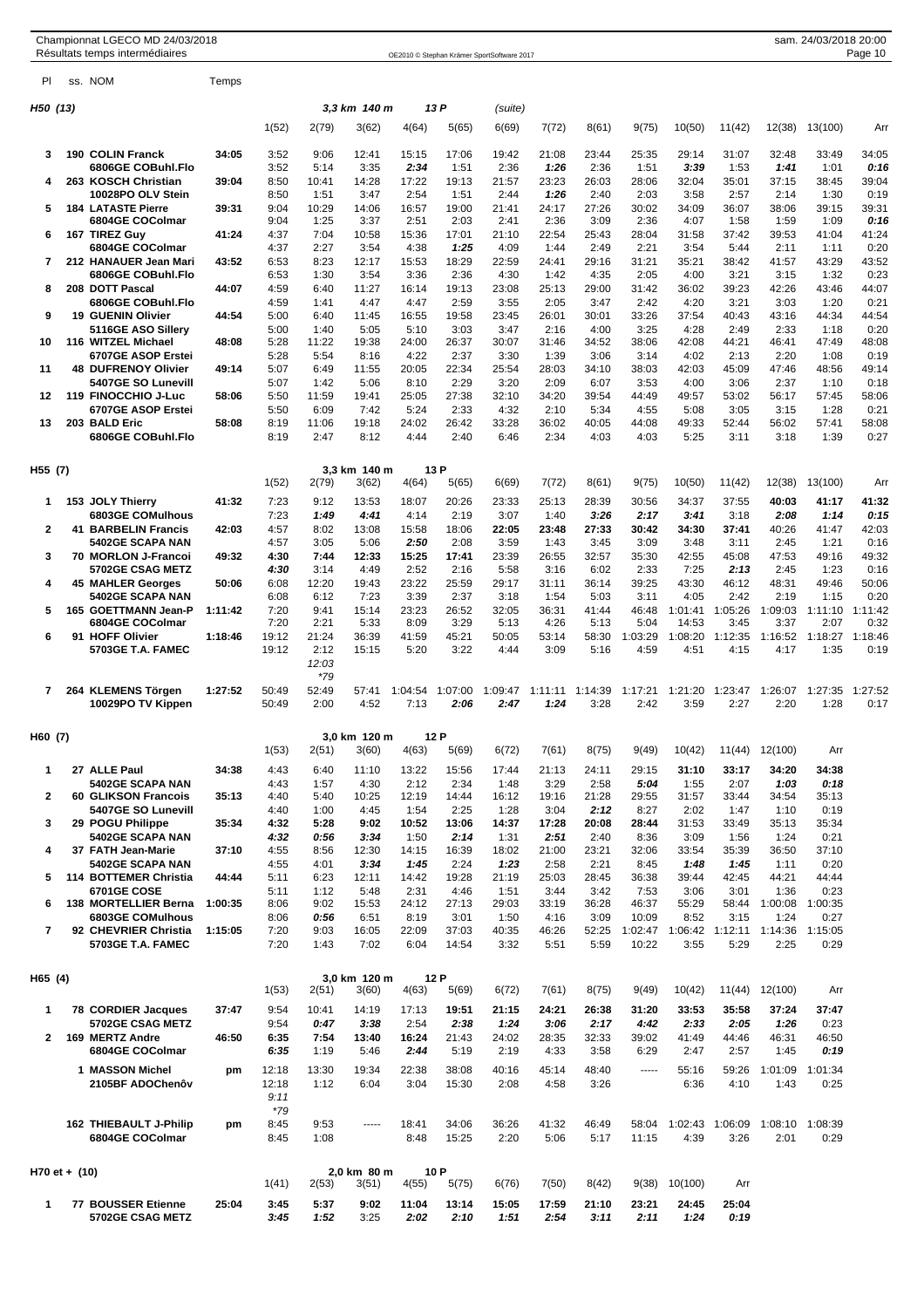|                | Championnat LGECO MD 24/03/2018<br>Résultats temps intermédiaires |         |                 |                 |                       |                  |                 | OE2010 © Stephan Krämer SportSoftware 2017 |                         |                         |                  |                         |                 |                 | sam. 24/03/2018 20:00 | Page 11 |
|----------------|-------------------------------------------------------------------|---------|-----------------|-----------------|-----------------------|------------------|-----------------|--------------------------------------------|-------------------------|-------------------------|------------------|-------------------------|-----------------|-----------------|-----------------------|---------|
| PI.            | ss. NOM                                                           | Temps   |                 |                 |                       |                  |                 |                                            |                         |                         |                  |                         |                 |                 |                       |         |
| H70 et + (10)  |                                                                   |         |                 |                 | 2,0 km 80 m           |                  | 10 P            | (suite)                                    |                         |                         |                  |                         |                 |                 |                       |         |
|                |                                                                   |         | 1(41)           | 2(53)           | 3(51)                 | 4(55)            | 5(75)           | 6(76)                                      | 7(50)                   | 8(42)                   | 9(38)            | 10(100)                 | Arr             |                 |                       |         |
| 2              | 50 LEMERCIER Bernar                                               | 36:57   | 5:40            | 9:55            | 11:28                 | 14:27            | 17:52           | 20:59                                      | 26:00                   | 31:09                   | 34:42            | 36:35                   | 36:57           |                 |                       |         |
| 3              | 5407GE SO Lunevill<br>176 RIAULT Bernard                          | 48:57   | 5:40<br>17:30   | 4:15<br>20:55   | 1:33<br>22:42         | 2:59<br>26:39    | 3:25<br>30:37   | 3:07<br>33:55                              | 5:01<br>37:11           | 5:09<br>41:56           | 3:33<br>46:12    | 1:53<br>48:22           | 0:22<br>48:57   |                 |                       |         |
|                | 6804GE COColmar                                                   |         | 17:30           | 3:25            | 1:47                  | 3:57             | 3:58            | 3:18                                       | 3:16                    | 4:45                    | 4:16             | 2:10                    | 0:35            |                 |                       |         |
| 4              | <b>64 ROLLET Daniel</b><br><b>5413GE CO PIENNE</b>                | 52:17   | 7:06<br>7:06    | 11:12<br>4:06   | 15:25<br>4:13         | 19:54<br>4:29    | 23:56<br>4:02   | 28:20<br>4:24                              | 33:57<br>5:37           | 39:57<br>6:00           | 49:18<br>9:21    | 51:46<br>2:28           | 52:17<br>0:31   |                 |                       |         |
| 5              | 104 LEMBLE Andre                                                  | 56:32   | 6:34            | 8:58            | 13:57                 | 36:01            | 38:59           | 42:04                                      | 45:47                   | 49:52                   | 53:44            | 56:07                   | 56:32           |                 |                       |         |
| 6              | <b>6701GE COSE</b><br>197 PIERSON J-Luc                           | 58:21   | 6:34<br>14:50   | 2:24<br>19:05   | 4:59<br>24:31         | 22:04<br>28:22   | 2:58<br>35:22   | 3:05<br>38:56                              | 3:43<br>42:55           | 4:05<br>48:50           | 3:52<br>56:00    | 2:23<br>57:54           | 0:25<br>58:21   |                 |                       |         |
|                | 6806GE COBuhl.Flo                                                 |         | 14:50           | 4:15            | 5:26                  | 3:51             | 7:00            | 3:34                                       | 3:59                    | 5:55                    | 7:10             | 1:54                    | 0:27            |                 |                       |         |
| 7              | 150 DUBREZ Daniel<br>6803GE COMulhous                             | 1:08:01 | 11:32<br>11:32  | 16:28<br>4:56   | 19:26<br>2:58         | 26:58<br>7:32    | 35:35<br>8:37   | 41:39<br>6:04                              | 48:48<br>7:09           | 58:36<br>9:48           | 1:03:51<br>5:15  | 1:07:26<br>3:35         | 1:08:01<br>0:35 |                 |                       |         |
| 8              | 243 GEROMEY Dominiq                                               | 1:18:22 | 8:38            | 14:14           | 15:48                 | 28:49            | 39:15           | 43:02                                      | 1:03:25                 | 1:08:53                 | 1:14:44          | 1:17:38                 | 1:18:22         |                 |                       |         |
| 9              | <b>8809GE HVO</b><br>80 RIFFARD J-Claude                          | 1:25:54 | 8:38<br>6:23    | 5:36<br>11:04   | 1:34<br>13:27         | 13:01<br>21:32   | 10:26<br>31:06  | 3:47<br>40:54                              | 20:23<br>1:11:17        | 5:28<br>1:16:58         | 5:51<br>1:22:23  | 2:54<br>1:25:26         | 0:44<br>1:25:54 |                 |                       |         |
|                | <b>5702GE CSAG METZ</b>                                           |         | 6:23            | 4:41            | 2:23                  | 8:05             | 9:34            | 9:48                                       | 30:23                   | 5:41                    | 5:25             | 3:03                    | 0:28            |                 |                       |         |
| 10             | 113 DELCOURT J-Pierre<br>6701GE COSE                              | 1:41:18 | 33:38<br>33:38  | 39:07<br>5:29   | 42:01<br>2:54         | 49:30<br>7:29    | 58:19<br>8:49   | 1:13:23<br>15:04                           | 1:19:15<br>5:52         | 1:27:41<br>8:26         | 1:35:51<br>8:10  | 1:40:26<br>4:35         | 1:41:18<br>0:52 |                 |                       |         |
|                |                                                                   |         |                 |                 |                       |                  |                 |                                            |                         |                         |                  |                         |                 |                 |                       |         |
| Jalonné (2)    |                                                                   |         | 1(31)           | 2(32)           | 2,3 km 100 m<br>3(33) | 4(34)            | 9 P<br>5(54)    | 6(56)                                      | 7(77)                   | 8(43)                   | 9(100)           | Arr                     |                 |                 |                       |         |
| 1              | <b>14 SCHNEIDER Rose</b>                                          | 43:48   | 7:14            | 11:26           | 19:59                 | 23:14            | 26:55           | 29:21                                      | 33:06                   | 41:49                   | 43:26            | 43:48                   |                 |                 |                       |         |
| 2              | 5116GE ASO Sillery<br>111 HENRY Axel                              | 1:31:18 | 7:14<br>55:18   | 4:12<br>1:01:53 | 8:33<br>1:06:54       | 3:15<br>1:09:43  | 3:41<br>1:14:10 | 2:26<br>1:16:13                            | 3:45<br>1:20:05         | 8:43<br>1:27:27         | 1:37<br>1:30:30  | 0:22<br>1:31:18         |                 |                 |                       |         |
|                | 6701GE COSE                                                       |         | 55:18           | 6:35            | 5:01                  | 2:49             | 4:27            | 2:03                                       | 3:52                    | 7:22                    | 3:03             | 0:48                    |                 |                 |                       |         |
|                |                                                                   |         |                 |                 |                       |                  |                 |                                            |                         |                         |                  |                         |                 |                 |                       |         |
| Bleu (4)       |                                                                   |         | 1(46)           | 2(39)           | 2,5 km 100 m<br>3(34) | 4(56)            | 11 P<br>5(78)   | 6(70)                                      | 7(75)                   | 8(77)                   | 9(40)            |                         | 10(43) 11(100)  | Arr             |                       |         |
| 1              | 123 GOEPP Anne                                                    | 44:50   | 3:09            | 11:38           | 15:38                 | 19:23            | 23:23           | 26:23                                      | 33:52                   | 38:37                   | 41:41            | 43:15                   | 44:25           | 44:50           |                       |         |
| 2              | 6709GE SCBarr<br>249 LECLERE Blandine                             | 1:10:25 | 3:09<br>3:17    | 8:29<br>9:23    | 4:00<br>15:45         | 3:45<br>26:11    | 4:00<br>32:03   | 3:00<br>35:33                              | 7:29<br>50:40           | 4:45<br>1:00:16         | 3:04<br>1:05:12  | 1:34<br>1:07:54         | 1:10<br>1:09:50 | 0:25<br>1:10:25 |                       |         |
|                | 8812GE O'ZONE 88                                                  |         | 3:17            | 6:06            | 6:22                  | 10:26            | 5:52            | 3:30                                       | 15:07                   | 9:36                    | 4:56             | 2:42                    | 1:56            | 0:35            |                       |         |
| 3              | 39 JEANNOT Sabine<br>5402GE SCAPA NAN                             | 1:28:32 | 2:50<br>2:50    | 18:45<br>15:55  | 24:27<br>5:42         | 44:45<br>20:18   | 54:19<br>9:34   | 57:30<br>3:11                              | 1:11:56<br>14:26        | 1:17:44<br>5:48         | 1:24:54<br>7:10  | 1:27:01<br>2:07         | 1:28:10<br>1:09 | 1:28:32<br>0:22 |                       |         |
| 4              | 127 GRESSER Cécile                                                | 1:40:40 | 2:43<br>2:43    | 27:47<br>25:04  | 31:51<br>4:04         | 38:16<br>6:25    | 54:04           | 57:14<br>3:10                              | 1:17:29<br>20:15        | 1:31:17<br>13:48        | 1:35:59<br>4:42  | 1:38:31<br>2:32         | 1:40:16<br>1:45 | 1:40:40         |                       |         |
|                | 6709GE SCBarr                                                     |         |                 |                 |                       |                  | 15:48           |                                            |                         |                         |                  |                         |                 | 0:24            |                       |         |
| Jaune (4)      |                                                                   |         |                 |                 | 2,6 km 130 m          |                  | 12 P            |                                            |                         |                         |                  |                         |                 |                 |                       |         |
|                |                                                                   |         | 1(37)           | 2(41)           | 3(53)                 | 4(55)            | 5(62)           | 6(70)                                      | 7(73)                   | 8(76)                   | 9(50)            | 10(45)                  | 11(38)          | 12(100)         | Arr                   |         |
| 1              | 126 GRESSER Stéphane<br>6709GE SCBarr                             | 49:23   | 3:04<br>3:04    | 10:39<br>7:35   | 12:46<br>2:07         | 21:26<br>8:40    | 25:14<br>3:48   | 27:50<br>2:36                              | 31:27<br>3:37           | 39:31<br>8:04           | 42:19<br>2:48    | 45:37<br>3:18           | 47:31<br>1:54   | 49:06<br>1:35   | 49:23<br>0:17         |         |
| 2              | 214 SCHMITT Claudine                                              | 1:31:33 | 5:51            | 11:05           | 23:37                 | 32:38            | 47:08           | 52:19                                      | 1:01:32                 | 1:09:18                 | 1:16:57          | 1:24:28                 | 1:29:19         | 1:31:11         | 1:31:33               |         |
| 3              | 6806GE COBuhl.Flo<br>129 HERTER Stéphane                          | 1:52:09 | 5:51<br>7:33    | 5:14<br>26:44   | 12:32<br>34:05        | 9:01<br>43:06    | 14:30<br>53:06  | 5:11<br>57:53                              | 9:13<br>1:05:20 1:14:02 | 7:46                    | 7:39<br>1:33:50  | 7:31<br>1:43:10         | 4:51<br>1:49:52 | 1:52<br>1:51:46 | 0:22<br>1:52:09       |         |
|                | 6709GE SCBarr                                                     |         | 7:33            | 19:11           | 7:21                  | 9:01             | 10:00           | 4:47                                       | 7:27                    | 8:42                    | 19:48            | 9:20                    | 6:42            | 1:54            | 0:23                  |         |
|                | 209 DESMAU Laurence                                               | pm      | -----           | -----           | 1.1.1.1               | 42:01            | 50:47           | -----                                      |                         | $--- 1:12:28$           | -----            | -----                   |                 | $-- 1:44:08$    | 1:44:52               |         |
|                | 6806GE COBuhl.Flo                                                 |         | 11:29           | 18:49           | 57:21                 | 42:01<br>1:05:35 | 8:46<br>1:19:25 | 1:35:08                                    | 1:41:20                 | 21:41                   |                  |                         |                 | 31:40           | 0:44                  |         |
|                |                                                                   |         | *39             | $*35$           | *61                   | $*75$            | $*51$           | *42                                        | *44                     |                         |                  |                         |                 |                 |                       |         |
| Jaune Bis  (4) |                                                                   |         |                 |                 | 2,5 km 100 m          |                  | 11 P            |                                            |                         |                         |                  |                         |                 |                 |                       |         |
|                |                                                                   |         | 1(39)           | 2(35)           | 3(55)                 | 4(62)            | 5(61)           | 6(75)                                      | 7(76)                   | 8(51)                   | 9(42)            |                         | 10(44) 11(100)  | Arr             |                       |         |
| 1              | <b>128 BRELLMANN Evelyn</b><br>6709GE SCBarr                      | 54:09   | 6:03<br>6:03    | 9:28<br>3:25    | 17:59<br>8:31         | 23:49<br>5:50    | 27:12<br>3:23   | 32:39<br>5:27                              | 38:00<br>5:21           | 41:27<br>3:27           | 48:01<br>6:34    | 51:52<br>3:51           | 53:41<br>1:49   | 54:09<br>0:28   |                       |         |
| 2              | 61 HISLER Nathalie                                                | 1:39:55 | 14:11           | 20:54           | 37:09                 | 46:01            | 52:26           | 1:00:40                                    | 1:07:31 1:14:23         |                         |                  | 1:30:17 1:36:23 1:39:06 |                 | 1:39:55         |                       |         |
| 3              | 5407GE SO Lunevill<br><b>154 FAIVRET AUDE</b>                     | 1:47:08 | 14:11<br>11:29  | 6:43<br>15:10   | 16:15<br>21:43        | 8:52<br>28:53    | 6:25<br>45:30   | 8:14<br>55:37                              | 6:51                    | 6:52<br>1:20:31 1:23:58 | 15:54<br>1:37:58 | 6:06<br>1:44:19         | 2:43<br>1:46:33 | 0:49<br>1:47:08 |                       |         |
|                | 6803GE COMulhous                                                  |         | 11:29           | 3:41            | 6:33                  | 7:10             | 16:37           | 10:07                                      | 24:54                   | 3:27                    | 14:00            | 6:21                    | 2:14            | 0:35            |                       |         |
|                | 255 WOHLEBER nathali                                              | abs     |                 |                 |                       |                  |                 |                                            |                         |                         |                  |                         |                 |                 |                       |         |
|                | 10018PO Non licenc                                                |         |                 |                 |                       |                  |                 |                                            |                         |                         |                  |                         |                 |                 |                       |         |
| Noir 3 (1)     |                                                                   |         |                 | 2(52)           | 3,7 km 180 m          |                  | 17 P            |                                            | 7(66)                   |                         | 9(69)            |                         | 11(61)          | 12(75)          | 13(76)                |         |
|                |                                                                   |         | 1(50)<br>15(45) | 16(44)          | 3(55)<br>17(100)      | 4(62)<br>Arr     | 5(63)           | 6(65)                                      |                         | 8(67)                   |                  | 10(72)                  |                 |                 |                       | 14(47)  |
| 1              | 133 KOEBERLE Thibaul                                              | 50:02   | 4:02            | 6:16            | 9:10                  | 11:59            | 13:08           | 18:45                                      | 20:38                   | 23:13                   | 27:50            | 29:48                   | 33:21           | 35:42           | 38:12                 | 42:06   |
|                | 6803GE COMulhous                                                  |         | 4:02<br>46:13   | 2:14<br>48:02   | 2:54<br>49:17         | 2:49<br>50:02    | 1:09            | 5:37<br>5:22                               | 1:53                    | 2:35                    | 4:37             | 1:58                    | 3:33            | 2:21            | 2:30                  | 3:54    |
|                |                                                                   |         | 4:07            | 1:49            | 1:15                  | 0:45             |                 | *53                                        |                         |                         |                  |                         |                 |                 |                       |         |
| Orange Bis (1) |                                                                   |         |                 |                 | 2,8 km 140 m          |                  | 13 P            |                                            |                         |                         |                  |                         |                 |                 |                       |         |
|                |                                                                   |         | 1(36)           | 2(41)           | 3(53)                 | 4(55)            | 5(62)           | 6(69)                                      | 7(70)                   | 8(75)                   | 9(76)            | 10(49)                  | 11(42)          |                 | 12(38) 13(100)        | Arr     |
|                | 253 LAURENT Florence                                              | abs     |                 |                 |                       |                  |                 |                                            |                         |                         |                  |                         |                 |                 |                       |         |

**8812GE O'ZONE 88**